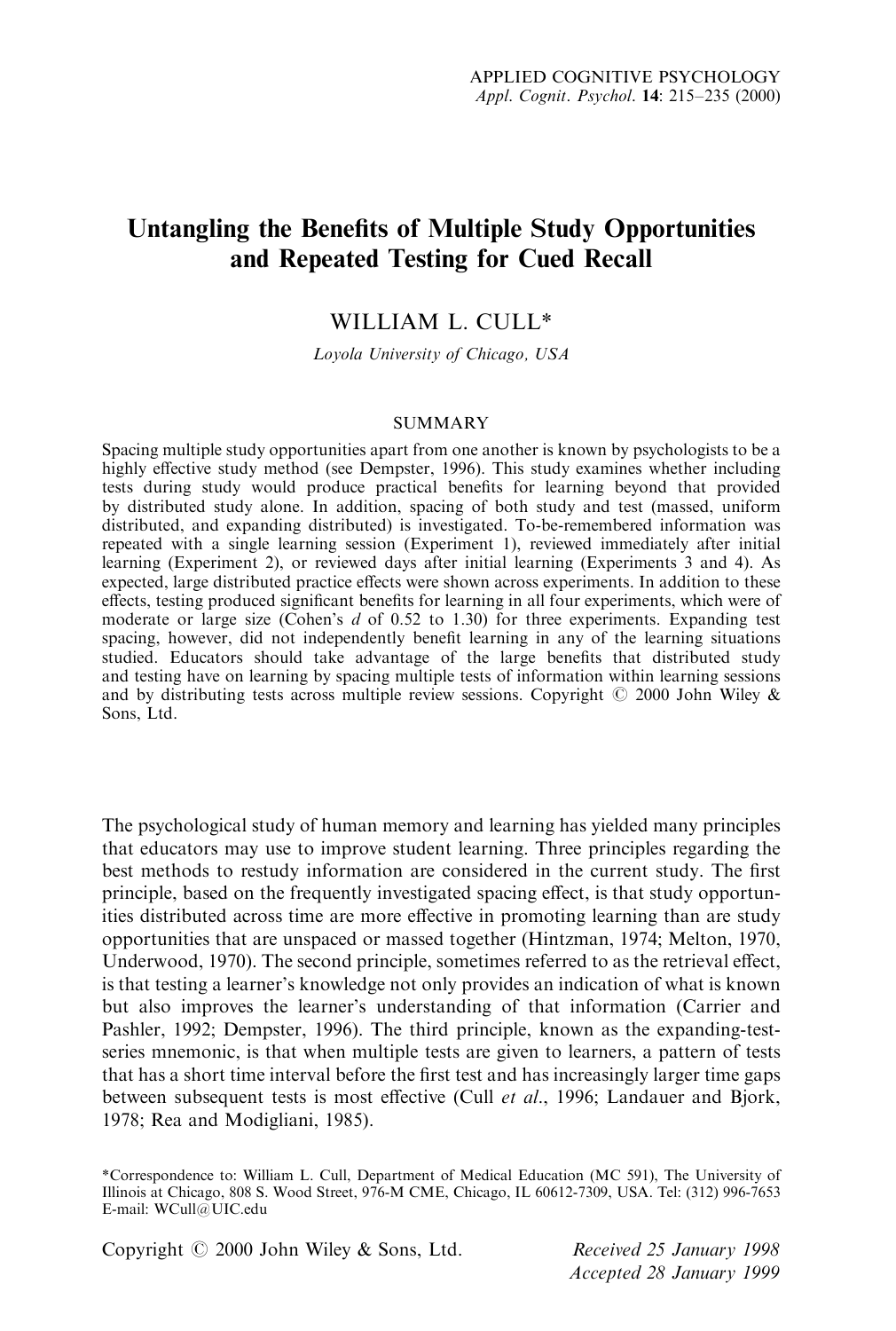Practical benefits for education have been suggested for distributed study (Dempster, 1988, 1996), testing (Dempster, 1992; Dempster and Perkins, 1993), and expanding test spacing (Baddeley, 1990; Bjork, 1994; Schmidt and Bjork, 1992). It has also been suggested that all three principles should be incorporated simultaneously in learning programs in order to maximize performance (Dempster, 1996). The purpose of this study is to examine whether these effects that are closely tied to one another and have often been entangled in the research literature can bestow meaningful benefits for learning that are independent of each other.

Although research confirms that testing improves learning, it is not clear that testing provides educationally important benefits beyond those provided by distributed practice. Several of the first studies on testing demonstrated that providing tests that were embedded within an initial learning session (test repetitions) or providing tests across separate learning sessions (test reviews) produce greater learning than when no tests are provided (Bartlett, 1977; Bartlett and Tulving, 1974; Darley and Murdock, 1971; Madigan and McCabe, 1971; McDaniel et al., 1989; Modigliani, 1976; Runquist, 1983, 1986a, b, Young 1971). These studies, however, did not rule out the possibility that the tests merely provided the learner with an additional learning opportunity; thus, it was not clear that the attempt to retrieve information from memory itself benefited learning. Other research comparing testing with comparable amounts of additional study have showed an advantage for testing (Allen *et al.*, 1969; Landauer and Bjork, 1978; LaPorte and Voss, 1975; Hogan and Kintsch, 1971; Wenger *et al.*, 1980), while others either showed an advantage for additional study (Landauer, 1969; McDaniel and Masson, 1985) or no difference between additional study and testing (Donaldson, 1971; Landauer and Eldridge, 1967; Nungester and Duchastel, 1982; Whitten and Bjork, 1977).

More recently, Carrier and Pashler (1992) argued that comparisons of testing and additional study conditions were biased toward the study condition. Specifically, they argued that because no feedback concerning correct answers was provided in the test condition, restudy was contingent upon the learner being able to recall successfully the information from memory. In the study condition the learner was always provided with complete item information, ensuring that the learner could restudy the to-belearned information. Thus, tests may promote more effective processing than mere study when information is remembered, but this effect may be overshadowed by the inability of learners to remember many items.

Carrier and Pashler provided a solution to this problem by adding a feedback component to the test condition while keeping the total study time constant across conditions. When they presented learners with either a study presentation and two test-study repetitions or with three study presentations, recall was significantly higher for the test-study condition on final tests given either 5 minutes or 24 hours later. These findings suggest that testing does have an effect on learning that is independent of providing additional study, at least when information is tested within a single study session. It remains untested whether similar benefits hold when tests are provided in separate learning sessions (i.e. review tests) or when other practice schedules are used. For example, would a student preparing for an exam across multiple days also be better served to have reviews with tests rather than reviews with additional study?

The amount of research investigating the use of expanded-spacing practice schedules is much less than that for distributed study or testing, but the results have been promising. Landauer and Bjork (1978) first demonstrated that expanded-spacing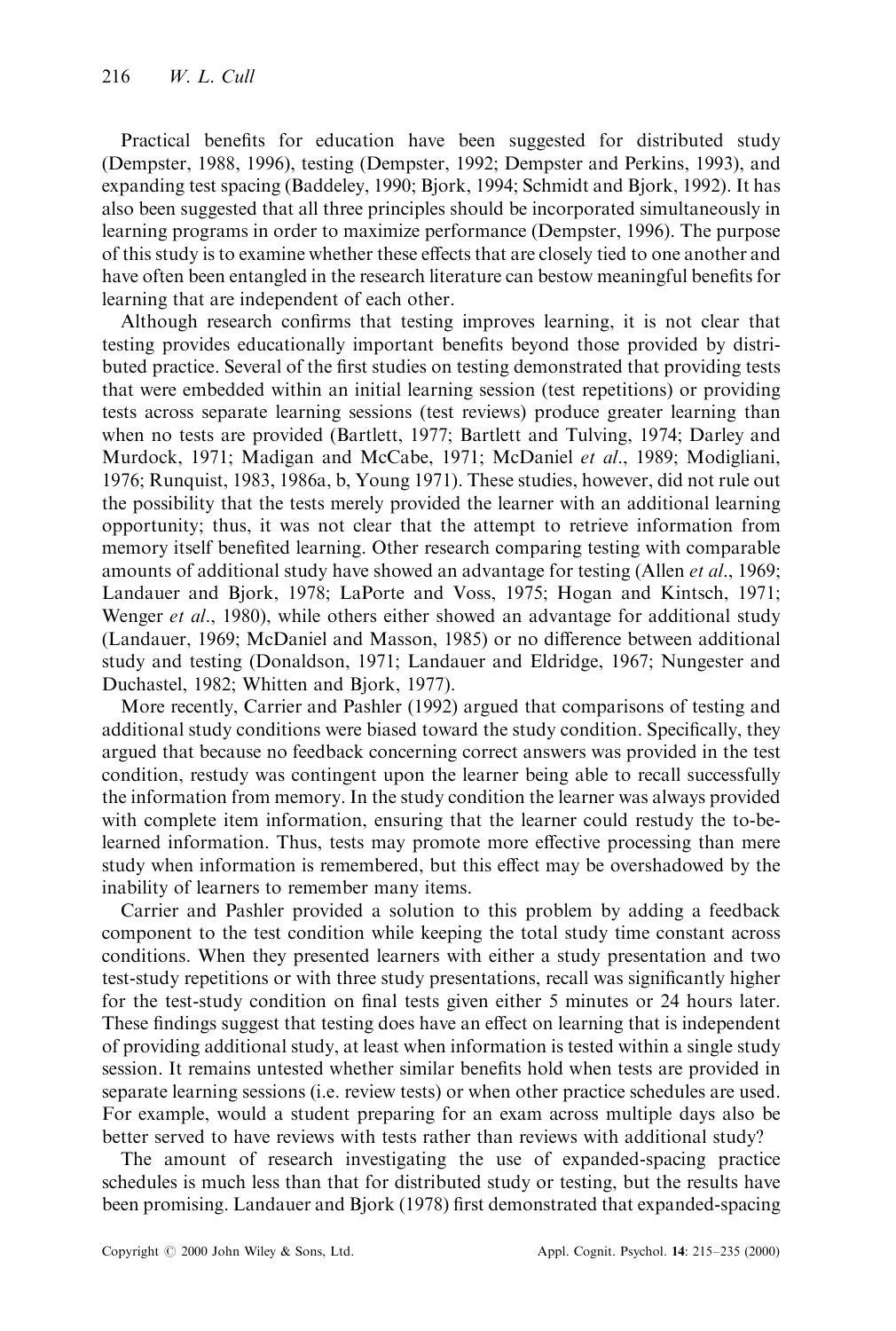practice schedules are more effective for learning names than are uniform-spaced schedules, contracting-spaced schedules, massed schedules, or not providing tests. This was shown for learning tasks where learners were asked to pair first names with last names or to pair names with faces. Recently, this effect was replicated when name pairs were presented visually or auditorially and when trivia facts were learned using experimenter-paced or learner-paced study procedures (Cull *et al.*, 1996). Expanding test spacings were found to be especially helpful for poor learners. However, when feedback was provided following the tests, expanding spacings were not shown to be superior to uniform distributed spacings, although high performance levels may have influenced this finding.

Providing feedback following testing is likely to be important when students' study strategies can benefit from feedback and when knowing what is the correct answer can increase understanding. Rea and Modigliani (1985) showed that schoolchildren learned spelling and multiplication facts best when an expanding schedule of tests with feedback (test-study trials) was used. Unfortunately, they did not compare the expanding schedule with a uniform distributed schedule of tests to separate the benefits of expanded testing from the benefits of distributed practice. More work needs to be done to see if expanding-testing effects are present for tests with feedback. Moreover, research to this point has focused exclusively on repetition tests within a learning session. Although some researchers suggest that expanded spacing should also be considered when tests are given across multiple learning sessions that are spaced days apart (Bjork, 1994; Dempster, 1996; Sones and Stroud, 1940), no empirical studies have demonstrated a benefit of expanded spacing for those review tests.

The specific aims of this study are  $(1)$  to compare the effect of testing and expanding test spacing when tests with and without feedback are provided within a single learning session (Experiment 1), immediately after initial learning (Experiment 2), and days after initial learning (Experiments 3 and 4),  $(2)$  to untangle the effects of distributed study, testing, and expanding test spacing, by assessing whether testing and expanding spacing produce benefits beyond that provided by distributed study, and  $(3)$  to indicate the size of these effects in order to help evaluate their applied educational value.

## EXPERIMENT 1

In Experiment 1 participants were asked to learn a pool of discrete verbal items within a single learning session that was fairly brief. This learning situation is similar to those where distributed study, testing, and expanding test spacing effects have been most frequently studied, and it is similar to many educational situations. For example, students often are asked to use a flash card type procedure to learn a list of information such as multiplication facts, spelling words, or foreign vocabulary words. The present experiment investigated what spacing schedules of repetitions are most effective and whether test repetitions are more effective than study repetitions. Four spacing schedules were manipulated in this experiment: an expanding distributed spacing, a uniform distributed spacing, a massed spacing, and a nonrepeated control group. Also, three types of presentations were manipulated: study-only repetitions, test-only repetitions, and test-study repetitions. If distributed practice, testing, and expanding test spacing all have positive effects on learning, then the combination of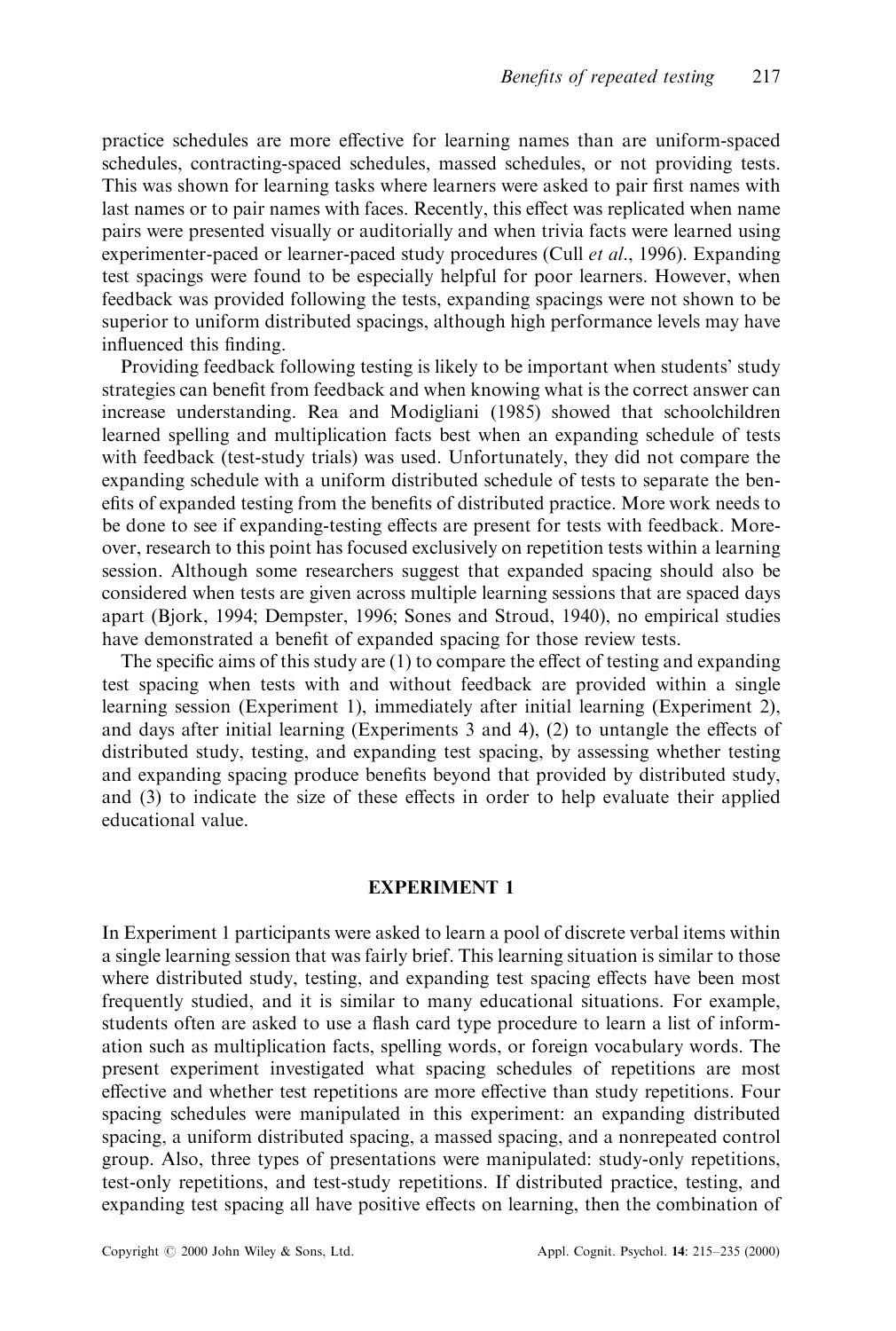expanding distributed spacing and test-study presentations should produce higher performance than all other treatment combinations.

## Method

## **Participants**

A total of 66 students from the introductory psychology subject pool at Loyola University of Chicago participated in the experiment.

## **Materials**

All participants were asked to learn, using an IBM-compatible computer, a list of 32 paired-associate items of moderate difficulty according to Underwood's (1982) norms. An additional 12 items, also of moderate difficulty, were used as filler items. Only paired-associates that consisted of an uncommon word as the cue member and a common word as the response member were selected. This made the word pairs similar to unfamiliar vocabulary wherein the to-be-learned word is uncommon, and the definition consists of common words. Both words of each pair were five letters in length. An example pair is bairn-print.

## Procedure

Participants were randomly assigned to study the items in one of three ways. In all three conditions, participants were presented the same items for study on four different occasions; the first presentation was always a study presentation with both the cue and response word presented, one above the other, for the duration of the presentation. In the first condition (test-study), participants were presented the cue alone for 6 seconds followed by the cue and response for 2 seconds on the remaining three presentations. In the second condition (study-only), the cue and response were presented for 8 seconds on each of the remaining three presentations. Finally, in the third condition (test-only), the cue member alone was presented for the entire 8-second period on the remaining presentations.

In the test-study and test-only conditions, a cursor box was presented beneath the cue word when the cue was presented alone. Learners were asked to type in the response word if they could remember it and were informed that it would be difficult to enter a response successfully within the time period allowed. They were also assured that they would have unlimited time to enter their response on the final recall test.

In addition to the between-subjects variable, type of presentation, the spacing of presentations and the duration of the initial study presentation were also manipulated as within-subjects variables. Participants were presented all 32 critical items according to their respective type of presentation (study-only, test-only, or test-study), but the items were randomly divided into four subsets (8 items) that were randomly assigned to each of four spacing schedules (expanding, uniform, massed, or nonrepeated). In the massed condition  $(0-0-0)$  items), all four presentations or tests of an item occurred consecutively; there were no intervening items. In the uniform condition  $(5-5-5$  items) each repetition of an item occurred after a uniform gap of five other items. In the expanding condition  $(1-5-9)$  items), repetitions were also distributed but based on increasing intervals between items: a 1-item gap separated the first and second presentations of the item, a 5-item gap separated the second and third presentations, and a 9-item gap separated the third and fourth presentations.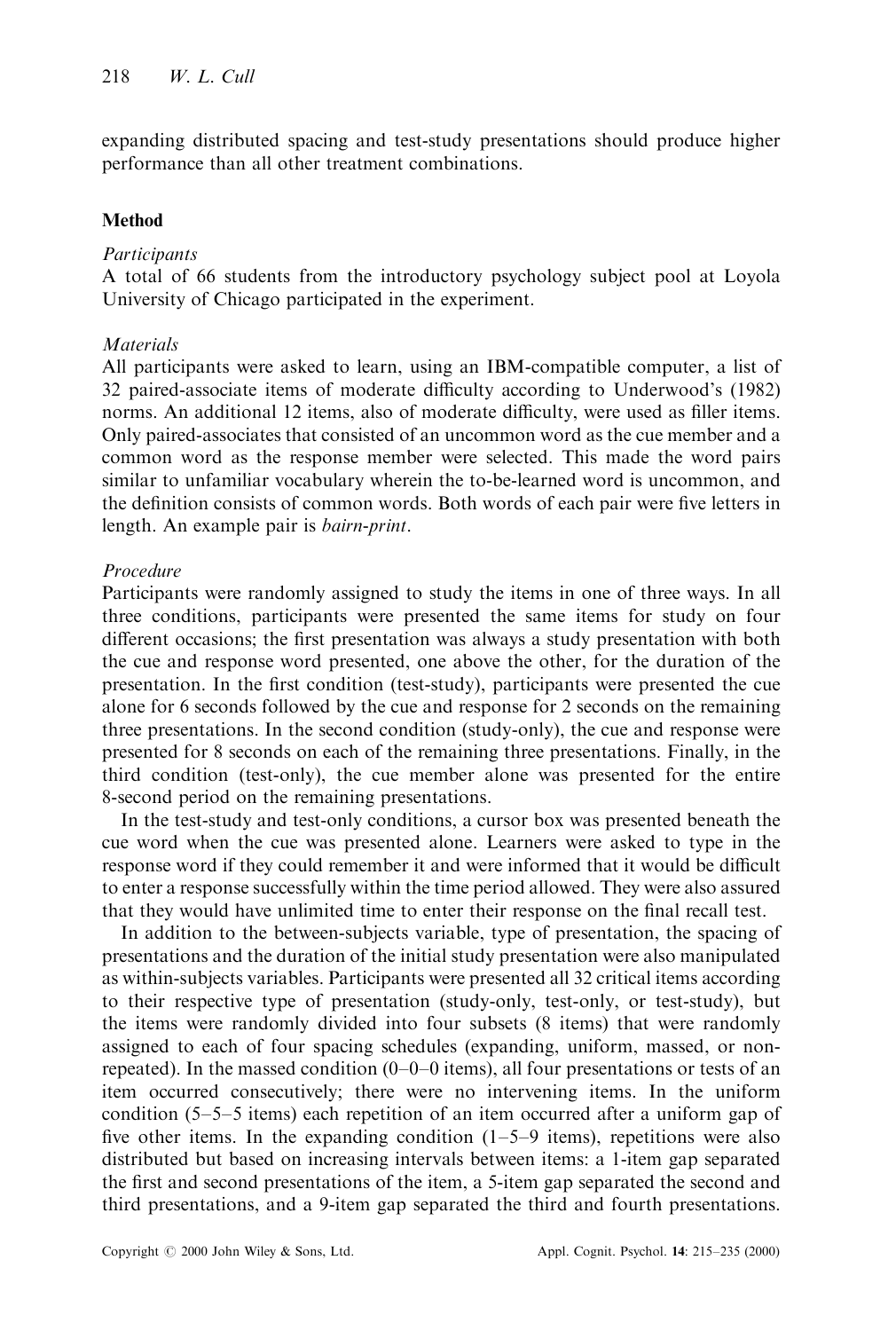Both critical and filler items were used to create the gaps between item repetitions. Non-repeated items served as control items and were only presented one time with both cue and response presented.

Half of the eight items assigned to each spacing condition were then randomly selected to have shorter durations on their first or initial presentations. Items in the short condition were presented for 4 seconds on their first presentation; items in the long condition were presented for 8 seconds. Short and long items only differed for the first presentation. (This was done to vary degree of learning prior to restudy.) All subsequent presentations remained 8 seconds in length. For each participant, the items were assigned randomly to conditions and were ordered for presentation within a condition randomly. Thus, the items that were assigned to each of the condition combinations and the ordering of items differed for each of the learners.

Once all the items had been studied, participants were given a 1-minute filler task (they were asked to read instructions for the retention test) followed by a computerized cued-recall test of all 32 items. On the cued-recall test, the cue word from each of the originally studied items was presented along with a cursor box and a prompt that asked participants to type in the appropriate response word. Participants were given as long as they needed to enter a response on the final test, but they were not able to return to an item once a response had been entered or the item had been skipped. The order of the items again was random and thus different for each participant.

## Results and discussion

Across all experiments, an alpha-level of  $p\leq 0.05$  was used for all statistical tests conducted. The proportions of correct responses on the final cued-recall test of Experiment 1 are listed in the top portion of Table 1. A  $3 \times 4 \times 2$  mixed ANOVA was used to examine the effects of type of repetition, spacing of repetition, and length

| Spacing                                                 | Type of restudy |            |           |                  | Effect size                                       |
|---------------------------------------------------------|-----------------|------------|-----------|------------------|---------------------------------------------------|
|                                                         | Test-study      | Study-only | Test-only | Non-<br>reviewed | (Cohen's $d$ )<br>Test-study versus<br>study-only |
| Experiment $1 -$ Repetitions                            |                 |            |           |                  |                                                   |
| Uniform Distributed                                     | 0.49            | 0.29       | 0.34      |                  | 0.66                                              |
| <b>Expanding Distributed</b>                            | 0.48            | 0.27       | 0.38      |                  | 0.71                                              |
| Massed                                                  | 0.19            | 0.14       | 0.18      |                  | 0.24                                              |
| Experiment 2–Immediate reviews                          |                 |            |           |                  |                                                   |
| <b>Uniform Distributed</b>                              | 0.78            | 0.65       | 0.35      | 0.34             | 0.52                                              |
| <b>Expanding Distributed</b>                            | 0.70            | 0.56       | 0.34      | 0.26             | 0.57                                              |
| Massed                                                  | 0.72            | 0.62       | 0.32      | 0.22             | 0.41                                              |
| Experiment 3–Delayed reviews (3-day retention interval) |                 |            |           |                  |                                                   |
| Uniform Distributed                                     | 0.98            | 0.91       | 0.64      | 0.27             | 0.33                                              |
| <b>Expanding Distributed</b>                            | 0.84            | 0.78       | 0.55      | 0.18             | 0.28                                              |
| Massed                                                  | 0.49            | 0.34       | 0.50      | 0.14             | 0.70                                              |
| Experiment 4–Delayed reviews (8-day retention interval) |                 |            |           |                  |                                                   |
| Uniform Distributed                                     | 0.89            | 0.64       | 0.69      | 0.20             | 1.30                                              |
| <b>Expanding Distributed</b>                            | 0.82            | 0.60       | 0.51      | 0.19             | 1.14                                              |
| Massed                                                  | 0.42            | 0.21       | 0.35      | 0.20             | 1.09                                              |
|                                                         |                 |            |           |                  |                                                   |

Table 1. Final test proportion recall as a function of type and spacing of restudy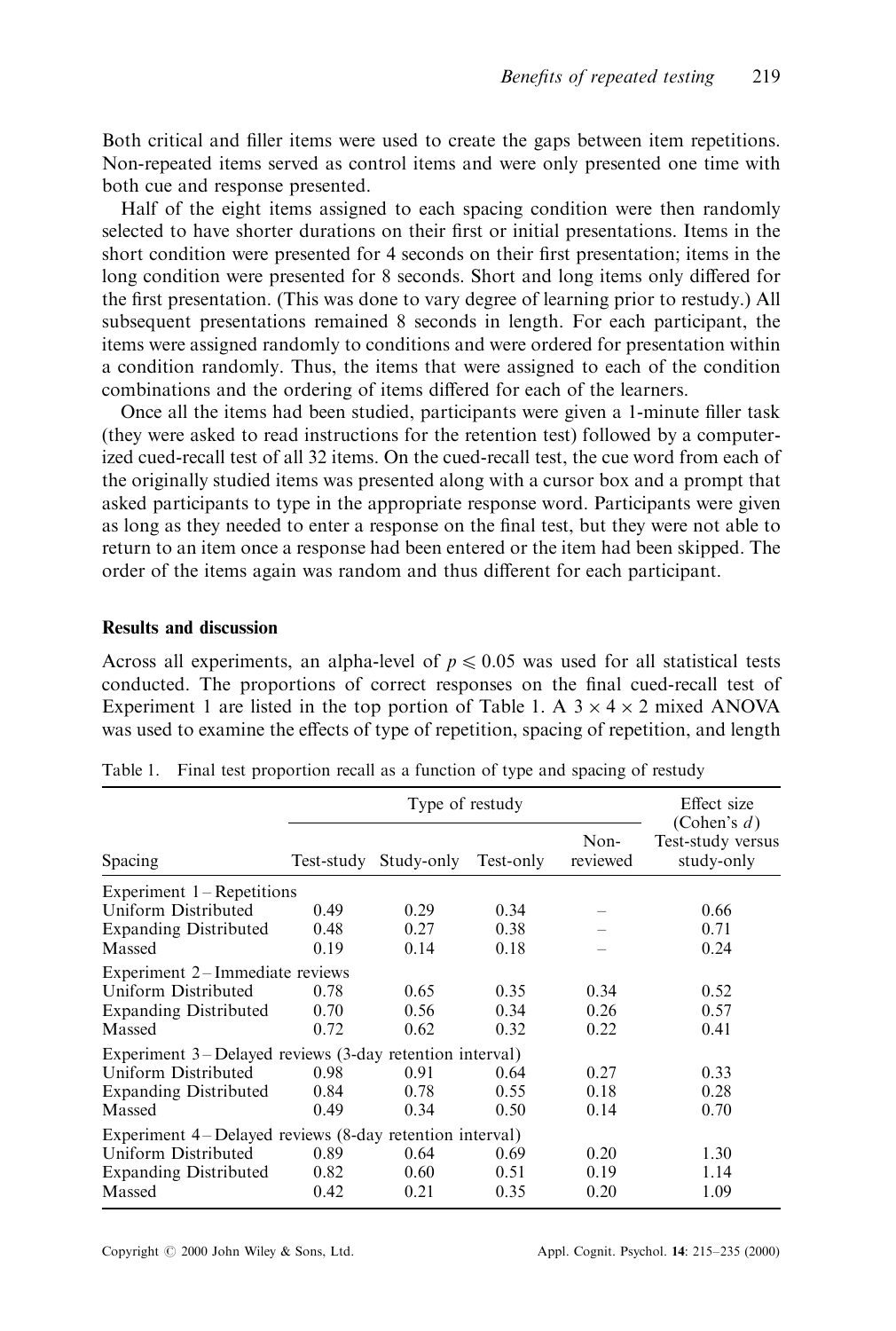of initial presentation on recall. Length of initial presentation was not found to have a significant effect on recall, or to interact with either of the other variables. Thus, the results, as summarized in Table 1, were combined for short and long initial presentations. A marginally significant main effect was found for type of repetition,  $F(2,63) = 2.57$ ,  $MSe = 4.30$ ,  $p = 0.09$ , and a significant main effect was found for spacing,  $F(3,189) = 68.11$ ,  $MSe = 0.65$ . These effects were influenced, however, by a significant interaction between these variables,  $F(6,189) = 2.66$ ,  $MSe = 0.65$ .

A detailed investigation of the interaction revealed that all spacings of repetitions produced significantly higher recall than did the non-repeated control group whose mean proportion recall was 0.09 (test-study,  $F(1,21) = 4.34$ ,  $MSe = 1.03$ ; test-only,  $F(1,21) = 9.27$ ,  $MSe = 0.63$ ; study-only,  $F(1,21) = 8.10$ ,  $MSe = 0.55$ ). Spacing effects were also found for all three types of repetitions; as recall for the distributed spacing conditions was significantly higher than recall for the massed spacing condition (test-study,  $F(1,21) = 43.73$ ,  $MSe = 1.35$ ; test-only,  $F(1,21) = 17.46$ ,  $MSe = 0.95$ ; study-only,  $F(1,21) = 6.79$ ,  $MSe = 1.62$ ). The interaction of type and spacing of repetitions resulted from greater differences between the distributed and massed spacings for the test-study and test-only conditions rather than for the studyonly condition. Unexpectedly, the expanding distributed spacing condition did not produce significantly higher recall than the uniform distributed spacing condition for any type of repetition.

Significant testing effects were found in addition to the distributed practice spacing effect. Participants in the test-study condition recalled reliably more than did participants in the study-only condition for expanding items,  $F(1,63) = 7.03$ ,  $MSe = 4.43$ , and for uniform items,  $F(1,63) = 5.56$ ,  $MSe = 5.01$ , but not for massed items. The first panel of Figure 1 further shows the benefit of testing in comparison to distributed study and to the non-repeated control group. These effects were combined for expanding and uniform spacing directions, and they show sizable independent benefits of distributed study and testing. Table 1 shows that participants in the test-only condition also recalled more than study-only participants did, but these differences were not significant.



Figure 1. Effect of testing compared to distributed study and no-restudy control groups across experiments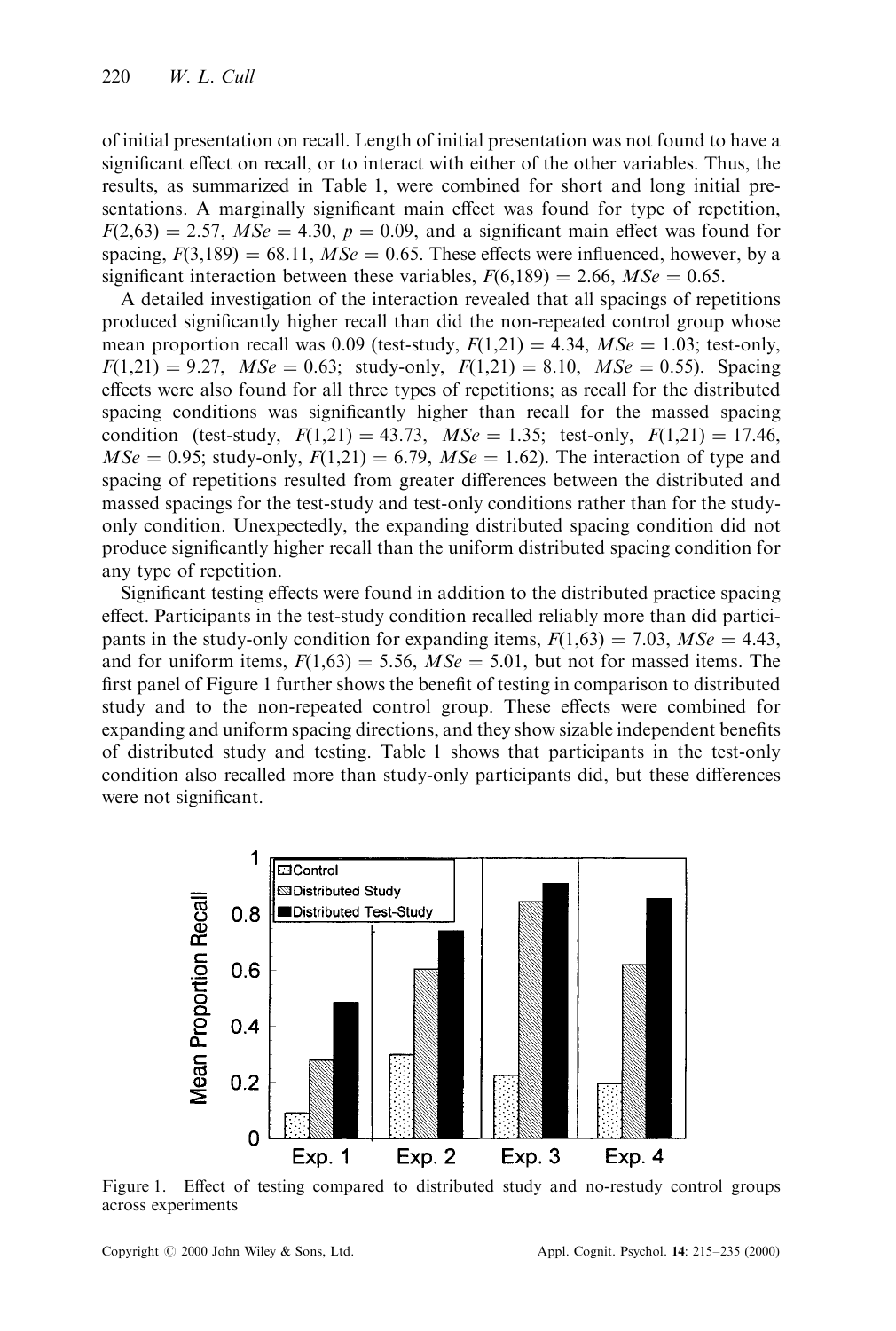Cohen's  $d$  was used as a measure of effect size to represent the difference between the test-study and study-only conditions (Cohen, 1992). These values are presented on the right-hand side of Table 1. Cohen (1992) categorized small, medium, and large effect sizes as  $0.20$ ,  $0.50$ , and  $0.80$ , respectively. Using this scale, medium effects of testing were found for both expanding and uniform distributed spacing schedules. These benefits of testing are consistent with those demonstrated by Carrier and Pashler (1992).

From a theoretical perspective, several findings from Experiment 1 are interesting. First, expanding spacings were not found to be significantly more effective than all other spacing schedules. This finding is inconsistent with previous research showing expanding test spacing effects (Cull *et al.*, 1996; Landauer and Bjork, 1978), but it should be noted that the present study means were in the expected direction for testonly repetitions, the condition where this effect has been previously demonstrated. Second, a significant testing effect was not found for massed items. This indicates that the testing effect does not generalize across all spacing schedules. Finally, the length of the initial item presentations, which varied from 4 to 8 seconds did not affect final recall performance within this multiple-presentation learning situation. Apparently, the extra time for the initial presentation in the long condition represented wasted time for learners or labor in vain (see Nelson and Leonesio, 1988), or perhaps the obscurity of the cue words made more elaborate encoding of information difficult upon initial presentation, minimizing the potential advantage of the longer initial presentation.

#### EXPERIMENT 2

Experiment 2 examined the potential benefits of distributed practice, testing, and expanding test spacing in a learning situation where reviews of information were provided just after initial study. In the initial-learning phase of Experiment 2, each learner cycled through the study items at his or her own pace and was allowed to study each item multiple times. Repetitions of items were spaced in order to take advantage of the type of distributed practice that was shown to be effective in Experiment 1. Then, following a clear break that indicated that initial learning had been completed, participants were provided with multiple review sessions. The time between initial learning and these reviews were very brief  $(1-10 \text{ minutes})$ , and all learning, reviewing, and final testing took place within a 1-hour time period. The same spacing patterns that were used in Experiment 1 were used in Experiment 2, but these spacings reflected the time between review sessions as opposed to time between item repetitions. This learning situation is similar to that experienced by a student who, just after reading a textbook chapter, answers the review questions given at the end of the chapter. These reviews are designed to help learners consolidate their understanding of the information that had just been studied. Of primary interest in this experiment was whether review in the form of tests would be more effective than review involving additional study in improving learning and whether certain spacings of review tests would be more effective.

## Method

#### Participants

Sixty-six students participated from the same subject pool that was used for Experiment 1. No participant had been a participant in the previous experiment.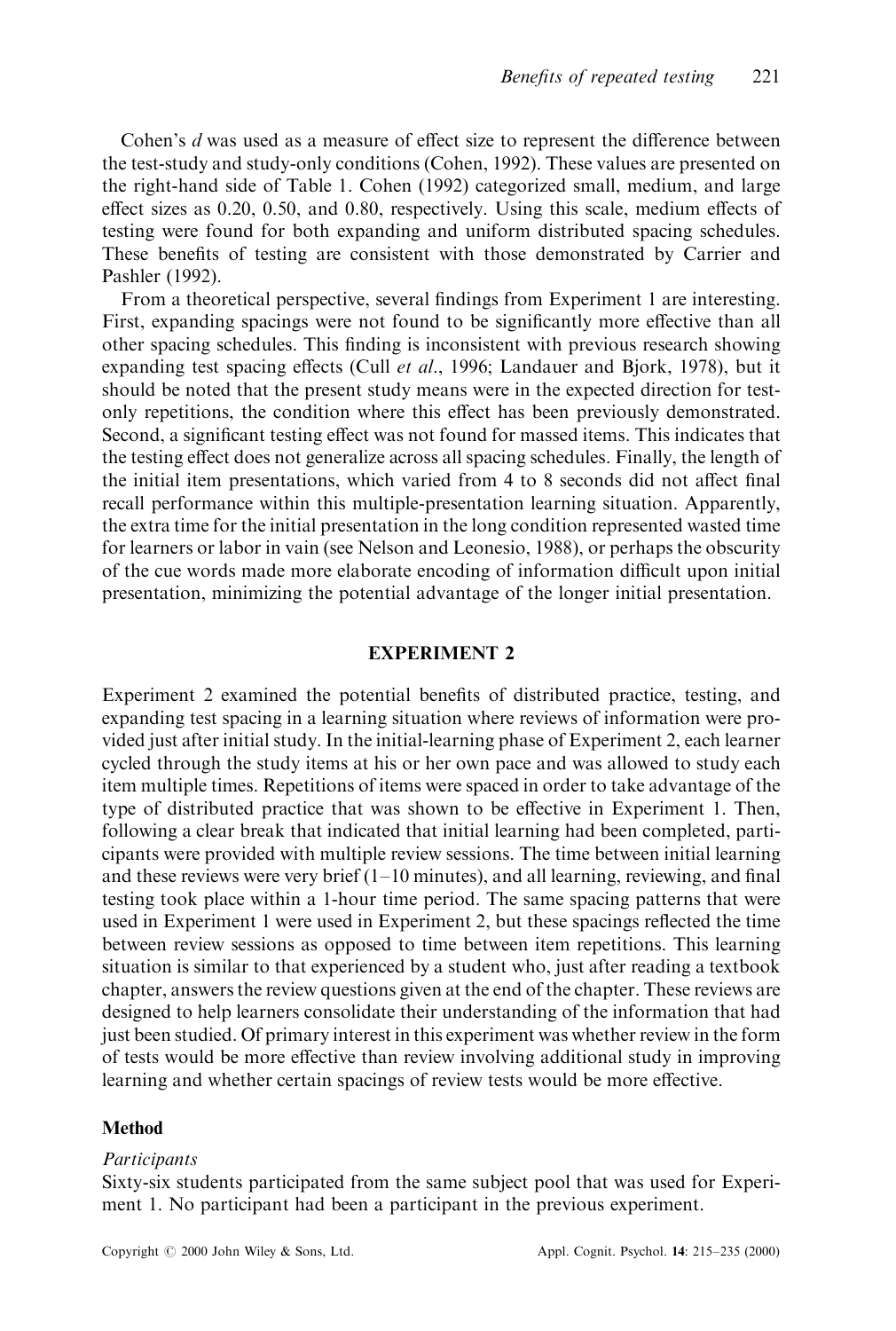## Materials and procedure

The list of to-be-learned items was the same as the list used in Experiment 1. The experiment was administered using an IBM-compatible computer. Again, two variables were manipulated: the type of review (study-only, test-only, and test-study) and the spacing of review (expanding, uniform, and massed). In contrast to Experiment 1, the type of review was manipulated within subjects and the spacing of review was manipulated between subjects.

Participants were assigned randomly to one of three spacing conditions and were first asked to complete the initial learning phase, which was identical for all three conditions. During this initial learning period, all 36 words were available for study within a 400-second period (6 minutes 50 seconds). An item was presented on the screen with the cue above the response and a prompt in the lower left-hand corner reading 'Press SPACEBAR to see the next item or "d" to drop that item'. That pair remained on the screen until the space bar or letter `d' was pressed. If the spacebar was pressed, another item was immediately presented on the screen along with the prompt, but the item remained in the list of to-be-learned items. If `d' was pressed, then that item was removed from the list of items to-be-learned and the next item was presented. The items were presented in cycles such that all items were presented before any item was re-presented. For each cycle, the items were presented in a random order and that random order was different for each participant. The initial study session was designed to be like studying from a set of flash cards since the participants were able to circulate through the items as quickly or slowly as they desired and to discard items that had been learned in order to concentrate on the remaining items.

Once the initial study phase was over, participants were given a series of three reviews that were separated from one another by having participants perform a vocabulary rating distracter task. The three spacing conditions differed in terms of when the reviews were provided relative to the rating of 14, 14-item distracter lists. Each distracter list took roughly 2 to 3 minutes to complete. (The administration of distracter lists and reviews is described below.) In the expanding condition  $(0-3-6$  lists), the first review session was provided immediately after initial study; the second review session was provided after three distracter lists had been completed; and the third review session was provided after another six distracter lists had been completed. In the uniform condition  $(3-3-3$  lists), the initial study and review sessions were separated by three gaps of three distracter lists, and in the massed condition  $(0-0-0$  lists), the initial study session and review sessions were presented in succession prior to the administration of all 14 distracter lists. For the expanding and uniform conditions, the remaining five distracter lists were inserted as a filler between the last review session and the final retention test.

The 14 distracter lists were formed from a random sample of words that were taken from the Oxford American Dictionary (see D'Anna et al., 1991). Each distracter list consisted of 14 items. For each 14-word list, the words were randomly presented one at a time. Each word first appeared alone for 1.5-seconds followed by the prompt: 'Please rate your knowledge of this word.' A scale also appeared:  $1 - I$  have never seen this word before,  $2-I$  have seen this word but do not know its definition,  $3-I$  have seen this word and have some idea of its meaning,  $4-I$  know this word well enough to recognize its meaning, or  $5-I$  know this word well enough to define it.' The word and the scale appeared on the screen for 15-seconds or until a rating was made,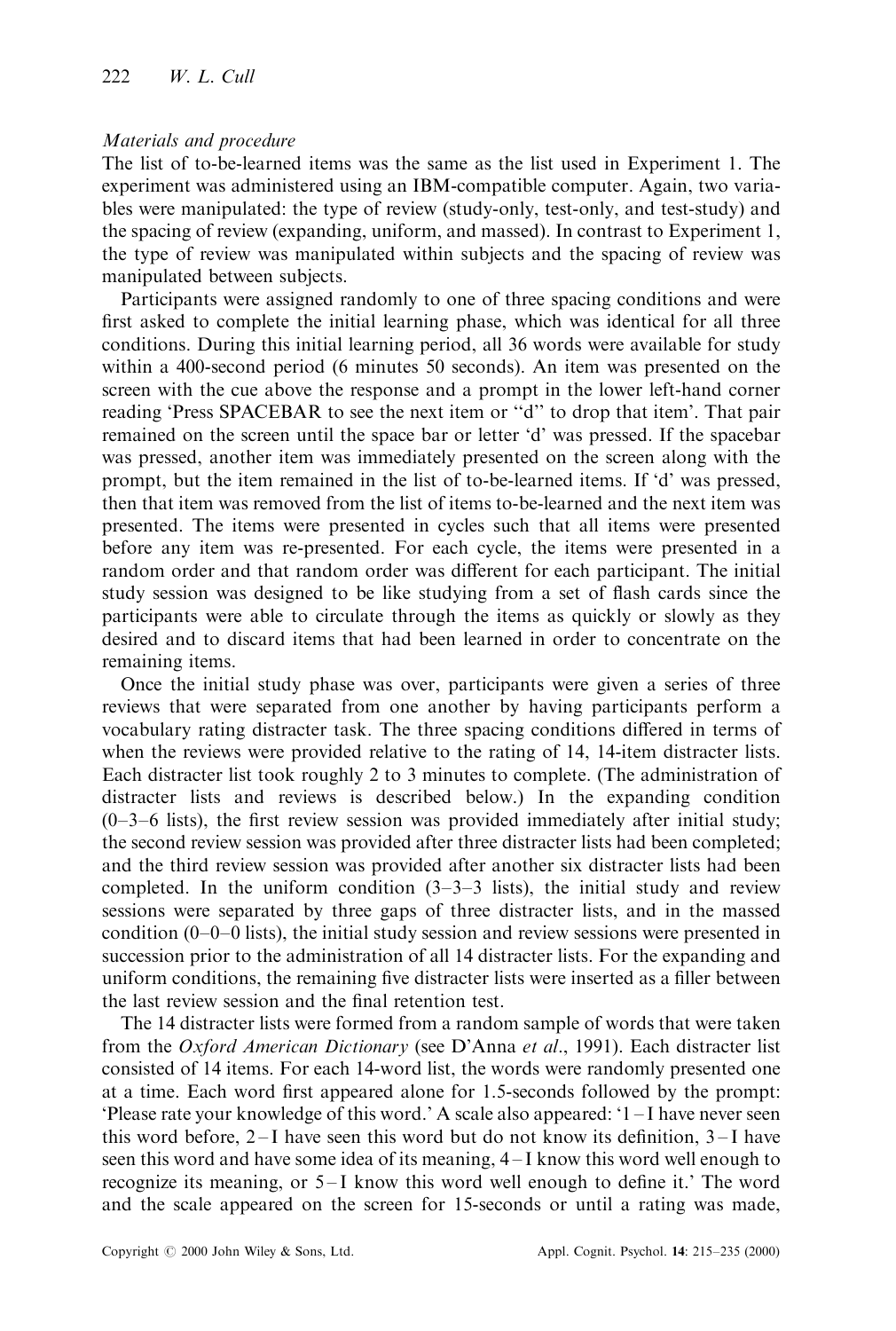whereupon the next item was presented. There was a distinct beginning and end to each distracter list.

For each review session, the critical items were divided randomly into four sets of eight items and assigned to one of four conditions: study-only, test-only, test-study, or no review. In the study-only condition, the cue as well as the response were presented to the participant for a 12-second period. In the test-only condition, the cue was presented without the response for the 12-second period; a cursor box also was presented, and participants were prompted to attempt to type the appropriate response and press return. If an answer was registered before the 12-second period was over, a message appeared letting the participant know that the answer had been registered, but the next item was not presented until the entire 12-second period had expired. In the test-study condition, the cue was presented alone with a cursor box for the first 8-seconds wherein participants were asked to enter an appropriate response; this was followed by a 4-second period where the cue and response were presented together. Again, if an answer was registered prior to the completion of the initial 8-second test period, a message verified the registration, but the study period did not begin until the entire 8-second test period was over. Control items (no review) were not presented in any of the review sessions.

Items remained in their respective conditions (study-only, etc.) for all review sessions. Within a review session, the order of item presentation was completely random for each participant, and the order was randomly shuffled before each review session. Once all review sessions and distracter lists had been administered, the final recall test was administered just as in Experiment 1.

## Results and discussion

The results for the final cued-recall test of Experiment 2 were analysed using a  $4 \times 3$ mixed ANOVA design. The proportions of correct responses are summarized in Table 1. The results showed a significant main effect for the type of review, but no significant main effect of spacing or interaction between spacing and type of review. A detailed analysis of the main effect of type of review revealed that all three types of immediate review, test-study review, study-only review, and test-only review, significantly improved performance in comparison to the non-reviewed control group,  $F(1,65) = 5.05$ ,  $MSe = 1.64$ .

As was the case in Experiment 1, testing was shown to improve learning performance significantly. The test-study condition produced much greater recall than the study-only condition,  $F(1,65) = 31.09$ ,  $MSe = 1.06$ . Table 1 shows that the effect sizes<sup>1</sup> were of moderate size for the expanding ( $d = 0.57$ ) and uniform ( $d = 0.52$ ) distributed spacings and small to moderate in size for the massed spacing  $(d = 0.41)$ . The second panel of Figure 1 further shows the effect of testing in comparison to the effect of review. The effects of testing were again combined for the expanding and

<sup>&</sup>lt;sup>1</sup>The computation of the effect size measure, Cohen's  $d$ , is computed for between-subjects comparisons by dividing the difference between the two treatment means being compared by the within-population standard deviation (Cohen, 1992). An approximation of this measure was used in Experiments 2-4, because the conditions being compared were manipulated within subjects, making values within the distribution related. The standard deviation used to compute Cohen's d was determined by averaging the number of items recalled within the two groups being compared, and then pooling the standard deviations of those averages across the between-subjects conditions.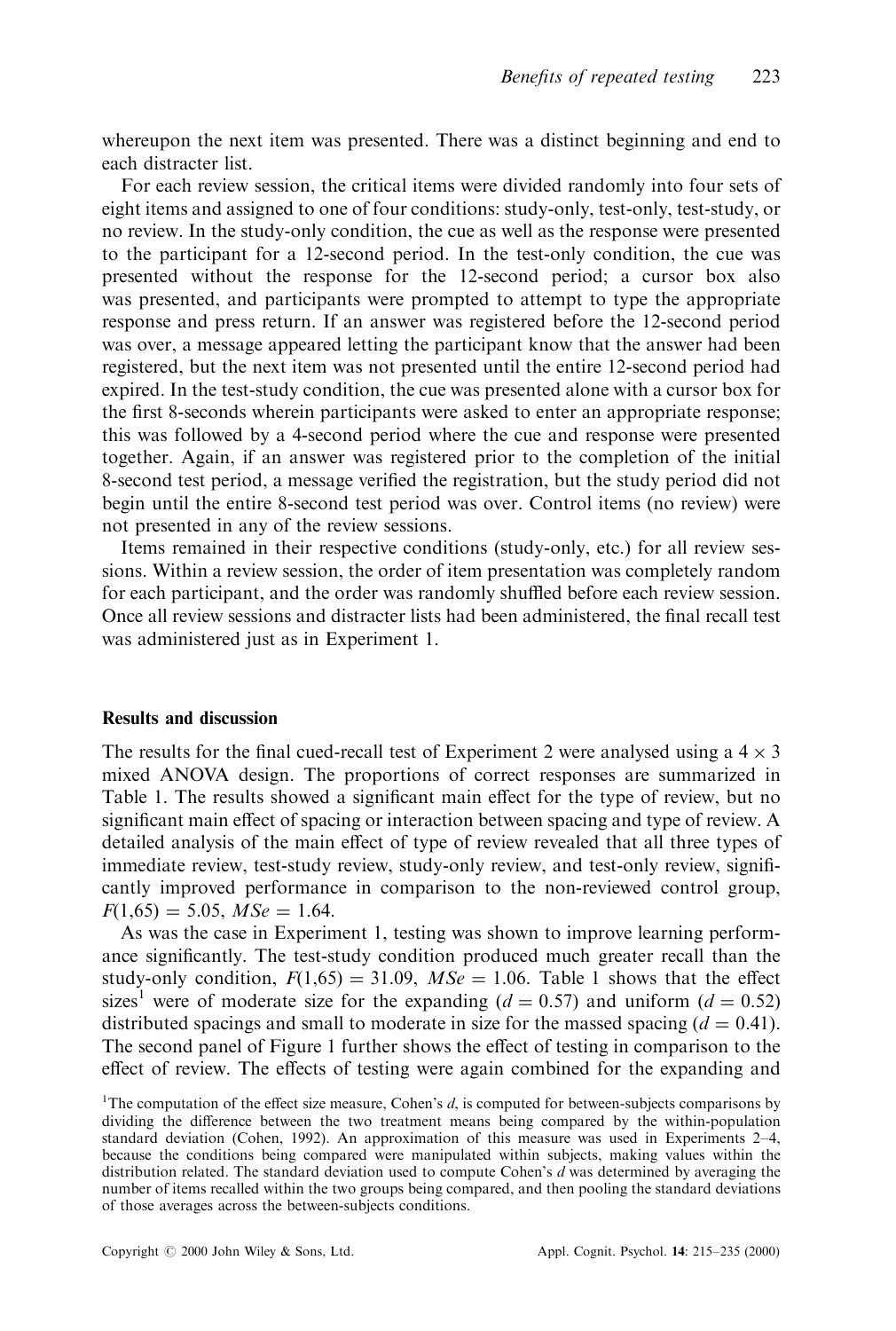uniform distributed spacings because no advantage was found for an expanding spacing of immediate reviews.

The results of Experiments 1 and 2 revealed two primary differences. First, no difference between the massed spacing condition and the distributed spacing conditions was found in Experiment 2. It appears that the spacings, which differed from each other in terms of minutes of distracter activity, were not sufficiently different from each other in order to produce the normally robust spacing effect. Second, testonly items were recalled significantly less than study-only items were,  $F(1,65)$  = 64.66,  $MSe = 2.43$ . This is likely related both to a reduced likelihood of successful recall on immediate review tests in Experiment 2 rather than on repetition tests in Experiment 1 and to greater effectiveness of the study-only condition in Experiment 2.

## EXPERIMENT 3

Experiment 3 investigated whether the beneficial effects of distributed practice, testing, and expanding testing would be found in a more educationally relevant learning situation that used actual vocabulary words and spaced multiple review sessions across days. The reviews were spaced across 6 days, and there was a 3-day retention interval between the last review session and the final retention test. Having multiple learning sessions spaced across days is a learning situation that students experience often when preparing for quizzes and examinations. The initial learning session utilized distributed test-study presentations. It was of interest whether the inclusion of testing in these reviews also would be beneficial and whether certain review spacings would be more effective for learning than others.

## Method

## **Participants**

A total of 54 students from the subject pool used in the previous experiments and from two upper-division psychology courses at Loyola University of Chicago participated. Only 43 of those who started the experiment successfully completed the experiment; four participants, three participants, and four participants, respectively, were lost from the expanding, uniform, and massed spacing conditions. No participant had participated in any of the earlier experiments.

## Materials and produce

Pilot testing suggested that when learning was examined across a 9-day period, a number of changes in the stimulus items and initial learning procedures needed to be made in order to prevent extremely low recall levels. First, to involve participants in the task to a greater extent, a list of uncommon but real vocabulary items was used (McDaniel and Pressley, 1984). An example item is handsel-payment. Second, unlike the procedure followed in the previous experiments, only the initial learning phase was computerized in Experiment 3.

As in Experiment 2, spacing of review was manipulated as a between-subjects variable and type of review was manipulated as a within-subjects variable. Participants were randomly assigned to one of three spacing conditions. Participants in all conditions first completed an initial learning phase. In this initial learning period,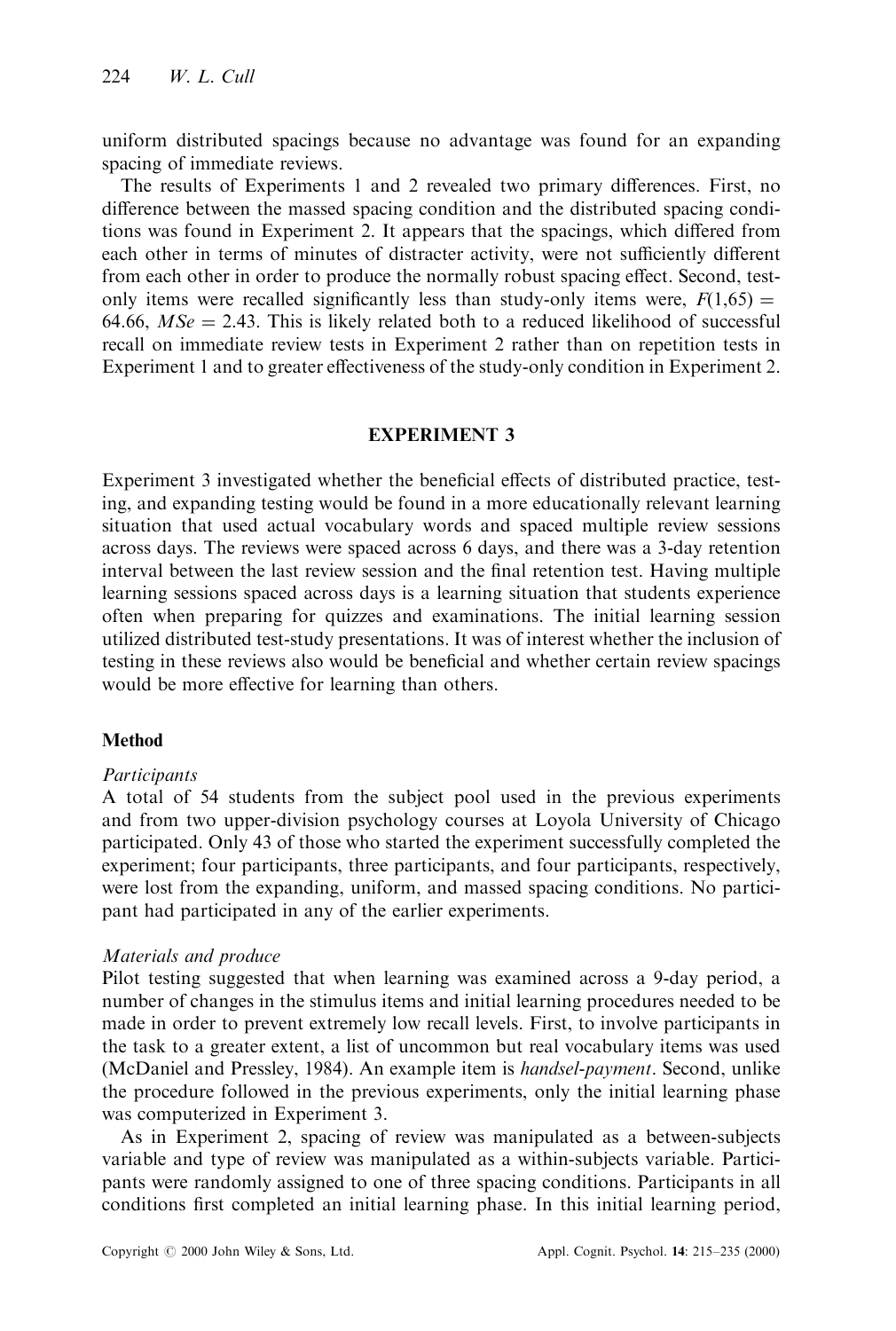participants were first presented with 40 vocabulary words using the computerized flash-card study procedure used in Experiment 2. Unlike Experiment 2, there was no time limit for the initial study period. Study continued until all of the items had been dropped out of the to-be-studied list. Then, all the cue members of the items were presented along with a cursor box and a test prompt asking participants to type the appropriate definition or response member for each word. If participants answered correctly, the program indicated that the response was correct and the item was dropped from the list; if participants answered incorrectly, the correct response was provided and that item was placed in a set of items that would be re-presented. Once all items had been tested, those items that were answered incorrectly continued to be restudied and retested in new random orders until the participant answered each item correctly once. This took roughly 30 minutes on average to complete.

Participants within each of the spacing conditions then received review sessions and rating sessions at different spacings. Each review session was administered using a flash-card booklet that was prearranged to provide, in a random order, study-only review (one card with a word and definition) for 10 items, test-only review (one card with just a word) for 10 items, test-study review (one card with just a word followed by a second card with the same word and definition) for 10 items, and no review for a remaining 10 items. Four different booklet orders were created so that across participants each item served in each of the within-subjects conditions equally often. Participants reviewed the items at their own pace, but they were asked not to go backwards through the booklet at any time. For test items, participants were asked to write the appropriate definition on the test card. Rating sessions presented the same pool of distracter items as presented for Experiment 2, using three different rating sheets comprised of 66, 66, and 67 items respectively. Rating sessions were used in this experiment to balance the number of days that participation was required for each of the spacing conditions to prevent any selective loss of participants; if rating sheets were not used, participants in the massed condition would only have participated on 2 days and participants in the expanding and uniform conditions would have participated on 5 days.

Participants in the expanding spacing condition  $(1-2-3)$  days) were asked to complete all three rating sessions immediately after initial study. Then, following a 1-day delay, participants completed the first review booklet, followed by the second review booklet 2 days after that, and the final review booked 3 days after that. Participants were asked to complete the review booklets at any time within the designated day and that completion of the review booklets was not monitored. A final retention test that was monitored was given 3 days after the final review session. The same procedure was used for the uniform spacing condition  $(2-2-2)$  days) except that all review sessions were spaced at 2-day intervals with the final retention test given 3 days after the final review. The massed spacing condition  $(0-0-0)$  days) differed from the other two spacing conditions in that all three review sessions were administered immediately after initial study. So that massed participants would also have to complete parts of the experiment on their own, they were asked to complete the three rating sessions according to either an expanding or a uniform spacing. Expanding ratings were spaced at expanding gaps of 1, 2, and 3 days, and uniform gaps were spaced at gaps of 2 days each. Roughly, an equal number of participants within the massed condition received expanding and uniform spacings of ratings.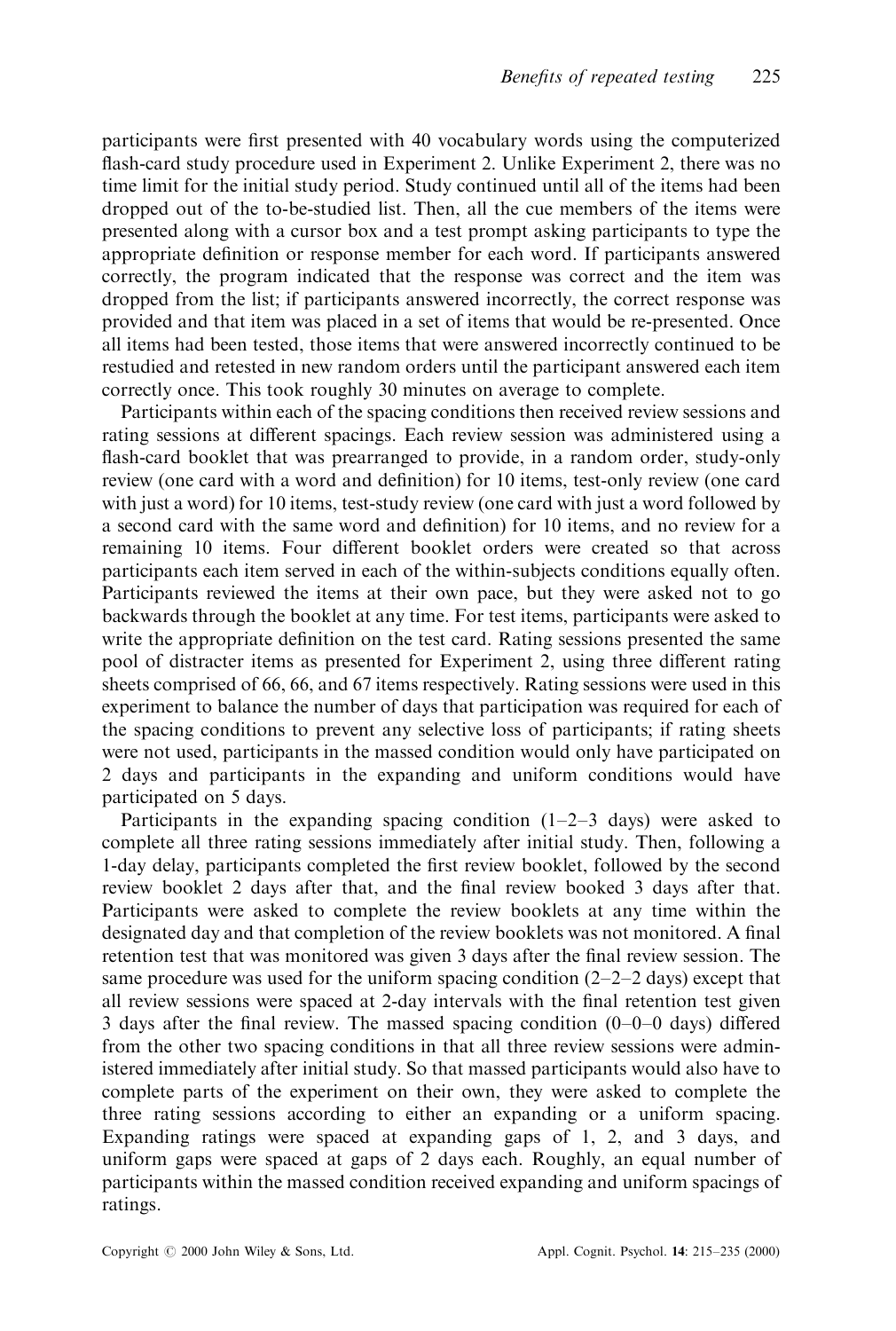In all spacing conditions, participants were given the final cued-recall test 9 days after the initial study session. The final test was administered in the laboratory using a pencil and paper procedure. Cue-members for all critical items were arranged in the same random order for all participants. Participants were given as much time as they needed to write in a definition for each of the words.

## Results and discussion

As previously mentioned, 11 participants did not successfully complete the experiment. These participants either failed to complete a review or rating session on the scheduled day or they failed to return for the final test. An additional participant within the uniform condition was randomly excluded from all analyses to provide an equal number of 14 participants within each of the conditions.

The results for the final cued-recall test of Experiment 3 are summarized in Table 1.  $A$  4  $\times$  3 mixed design ANOVA was used to analyse these results. A significant interaction was found between the spacing and type of review,  $F(6,117) = 7.85$ ,  $MSe = 2.88$ , in addition to significant main effects for each variable: spacing,  $F(2,39) = 13.41$ ,  $MSe = 11.78$ , and type,  $F(3,117) = 91.18$ ,  $MSe = 2.88$ .

In comparison to the non-review control condition that utilized distributed teststudy repetitions, significantly higher recall was found for reviews spaced across days (expanding and uniform conditions,  $F(1,27) = 49.16$ ,  $MSe = 3.85$ ) and for reviews given immediately after initial learning (massed condition,  $F(1,13) = 5.51$ ,  $MSe = 4.73$ ). Spacing effects were also shown for the test-study and study-only condition, as delayed reviews (expanding and uniform conditions) were found to be significantly more effective than immediate reviews (massed condition) (test-study:  $F(1,39) = 14.69$ ,  $MSe = 5.60$ ; study-only:  $F(1,39) = 23.23$ ,  $MSe = 5.91$ ). For the test-only condition, no significant difference was found between delayed reviews and immediate reviews. Consistent with the previous two experiments, no advantage was found for the expanding spacing of reviews over the uniform distributed spacing. In fact, the uniform condition generally performed better than the expanding condition in Experiment 3, and this difference approached significance,  $F(1,26) = 3.85$ ,  $MSe = 9.22$ ,  $p = 0.061$ .

The third panel in Figure 1 shows that testing once again benefited learning in addition to the effect of distributed practice. For both the expanding and uniform spacings of delayed reviews, the test-study condition produced significantly higher recall than the study-only condition,  $F(1,27) = 4.44$ ,  $MSe = 1.30$ . The effect sizes for testing were small to moderate for the expanding  $(d = 0.28)$  and uniform spacings  $(d = 0.33)$ . These effects were possibly weakened somewhat by a performance ceiling in the test-study condition. For immediate reviews (massed condition), testing effects were found for both the test-study,  $F(1,13) = 6.47$ ,  $MSe = 2.07$ , and test-only conditions,  $F(1,13) = 5.90$ ,  $MSe = 3.20$ . The effect size for testing was moderate to large  $(d = 0.70).$ 

It is interesting that the massed review condition was very similar to the immediate review condition used in Experiment 2 except for the longer retention interval; yet study-only review was more effective than test-only review in Experiment 2 and testonly review was more effective than study-only review for the massed review condition in Experiment 3. It is also interesting that the test-only condition was just as effective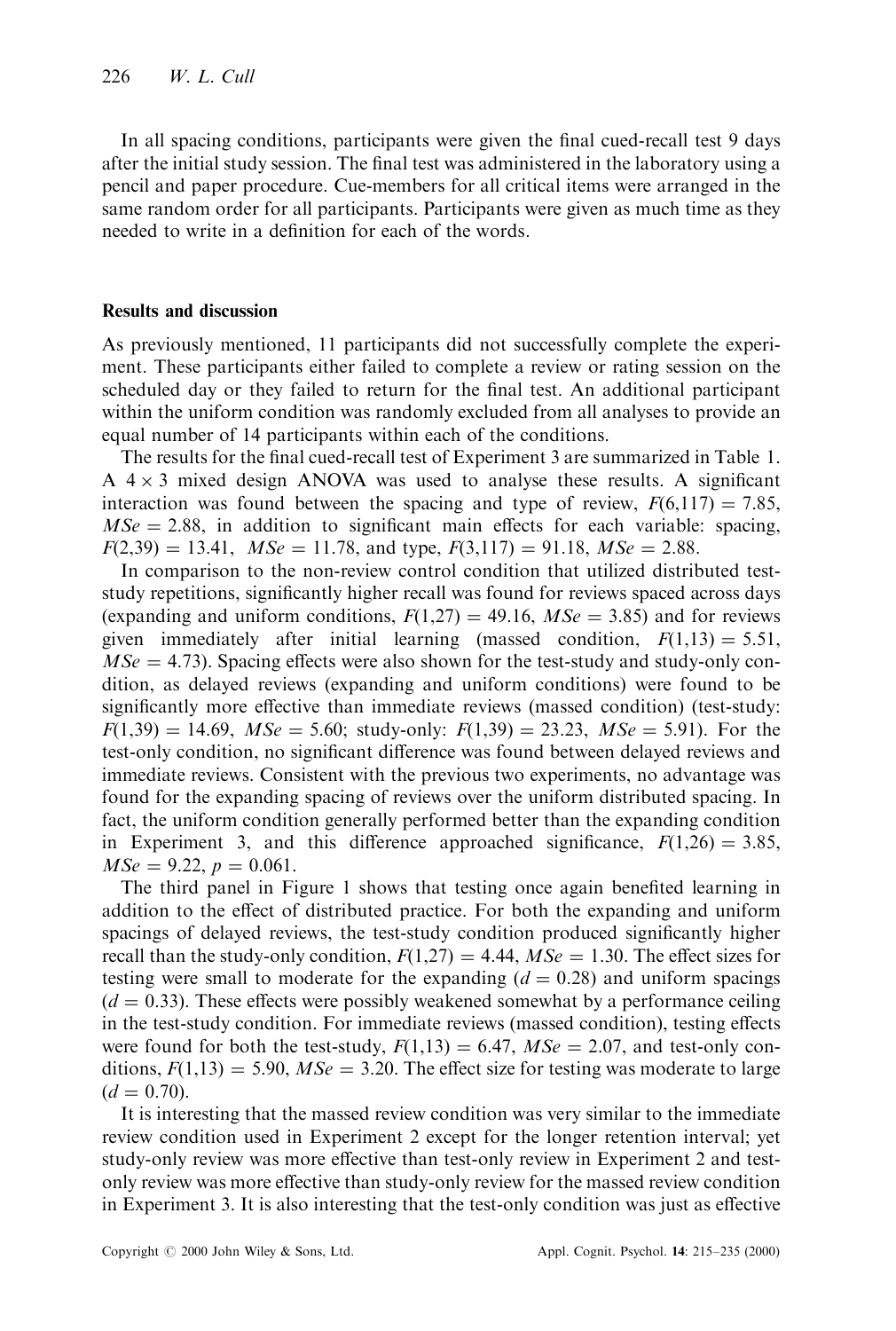as the test-study condition for massed review. These results suggest that the benefits of testing appear to be longer lasting than the benefits of study.

## EXPERIMENT 4

To examine the possible influence that longer retention intervals may have on the effects of distributed practice, testing, and expanding test spacing, a longer retention interval was used in Experiment 4. The retention interval between the last review session and the final test was increased from 3 days in Experiment 3 to 8 days in Experiment 4; otherwise, Experiments 3 and 4 were very similar. The increased retention interval provided a look at these effects of reviews across a time period that was more consistent with educators' goals (Bahrick *et al.*, 1993; Bahrick and Hall, 1991). It was expected that the benefits of distributed practice and testing shown in Experiment 3 would be maintained across this long retention interval.

## **Method**

## **Participants**

A total of 42 students who were enrolled in an upper-division psychology course at Loyola University of Chicago participated in the experiment as part of a course requirement. No participant had participated in any of the earlier experiments.

## Materials and procedure

The materials and procedures for Experiment 4 were very similar to those of Experiment 3, but some differences existed. First, the spacings between review sessions were identical to those used in Experiment 3 (1 day, 2 days, and 3 days for expanding, 2 days, 2 days, and 2 days for uniform, and 0 days, 0 days, and 0 days for massed), but the delay between the final review session and the final test was increased to 8 days for the expanding and uniform conditions and 14 days for the massed condition. This was done to investigate the benefits of review tests across a longer interval than that used in Experiment 3. Second, the procedure for review sessions was modified. Rather than providing booklets that randomly presented the items, these items were presented using two full sheets of paper: a test-sheet and a study-sheet. On the test-sheet, the cue members of the test-only and test-study items were presented in a mixed order with a blank line provided after each cue. Participants were instructed to provide a definition for as many of the words as they could. A study-sheet was stapled close to the back of the test-sheet. Participants were explicitly told not to write on the testsheet once the study sheet had been opened. On the study-sheet, the cue words with their definitions were presented in a mixed order for the study-only and test-study conditions. The same words were presented as study-only, test-only, and test-study items on each of the three reviews, but the order of presentation changed. As in Experiment 3, 10 items were randomly assigned to each of the four review types (test-study, study-only, test-only, and nonreviewed) and all 40 words that had been originally learned (30 reviewed, 10 not reviewed) were presented on the final paperand-pencil, cued-recall test. The same random order of items was used for all participants, and participants were given as long as they needed to complete the test.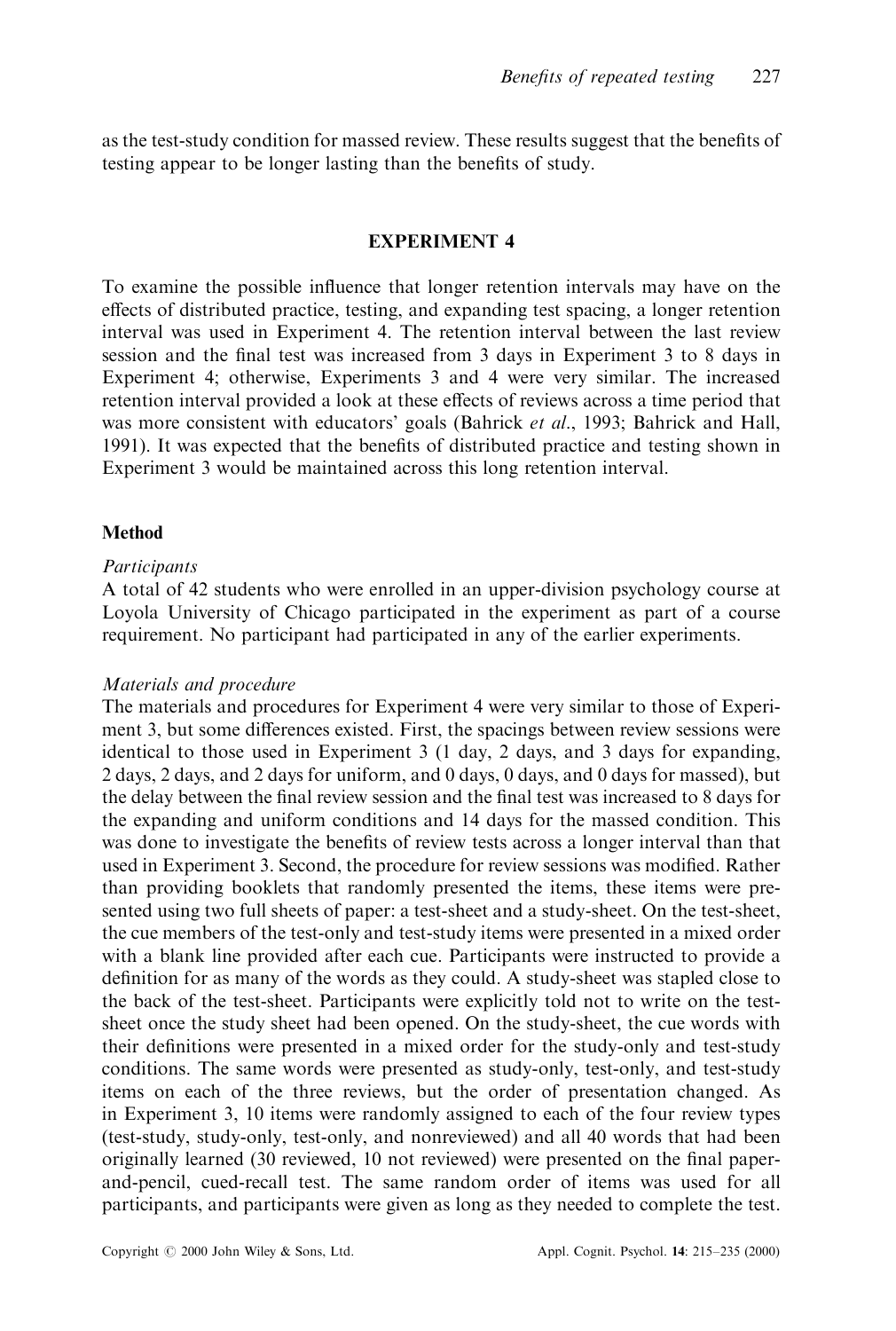#### Results and discussion

Results for the final cued-recall test of Experiment 4 are summarized at the bottom of Table 1. A  $4 \times 3$  mixed ANOVA was used to analyse these results. Results showed significant main effects of type of review,  $F(3,117) = 60.96$ ,  $MSe = 3.07$ , and spacing,  $F(2,39) = 9.72$ ,  $MSe = 15.02$ , and a significant interaction between these variables,  $F(6,117) = 6.85$ ,  $MSe = 3.07$ .

As was the case in Experiment 3, delayed reviews (expanding and uniform conditions) produced significantly greater learning than the non-review control group (expanding:  $F(1,13) = 8.26$ ,  $MSe = 8.37$ ; uniform:  $F(1,13) = 39.62$ ,  $MSe = 3.35$ ). Immediate reviews (massed condition) also produced significantly higher recall than the nonreview control group for the test-study and test-only conditions,  $F(1,13) = 6.45$ ,  $MSe = 2.44$ , but not for the study-only condition. Spacing effects were found for all three review types. The expanding and uniform distributed spacing produced significantly higher recall than the massed spacing in the test-study,  $F(1,39) = 27.22$ ,  $MSe = 4.11$ , and study-only conditions,  $F(1,39) = 16.20$ ,  $MSe =$ 6.67, and only the uniform spacing was significantly higher than the massed spacing in the test-only condition,  $F(1,39) = 9.57$ ,  $MSe = 8.60$ . Once again, no significant differences were found between the expanding spacing and the uniform spacing across review types.

The fourth panel of Figure 1 shows that in Experiment 4, testing had its largest benefit for learning beyond that provided by distributed practice. The test-study condition produced significantly higher recall than the study-only condition did for all three spacing schedules (expanding:  $F(1,13) = 8.39$ ,  $MSe = 4.09$ ; uniform:  $F(1,13) = 9.03$ ,  $MSe = 2.88$ ; massed:  $F(1,13) = 53.18$ ,  $MSe = 0.60$ ). The size of these effects were very large, as Cohen's  $d$  ranged from 1.09 to 1.30. For the massed spacing, the test-only condition also produced significantly higher recall than did the study-only condition,  $F(1,13) = 5.51$ ,  $MSe = 2.59$ . These results suggest that delayed review with testing is especially important for longer-term retention of information.

#### GENERAL DISCUSSION

Benefits of testing beyond that provided by distributed study were found in all four experiments. Moderate to large benefits of testing were found for test repetitions in Experiment 1, for immediate reviews in Experiment 2, and for delayed reviews in Experiment 4. A smaller effect of testing was shown in Experiment 3, which may be related to a possible ceiling effect or to the shorter 3-day retention interval that was used. The practical benefits of these effects are highlighted by the fact that testing benefits were obtained in addition to the already sizable benefits of distributed study. Results of the current study support the conclusion that distributed tests are a valuable tool for educators that should be utilized regularly in the classroom for their direct impact on learning (Dempster, 1996).

The current study results especially highlight the beneficial effects of reviews occurring in separate learning sessions that are spaced days apart from each other. In Experiments 3 and 4, three different timings of reviews were directly compared with each other; the nonreview control conditions utilized test-study repetitions within a single learning session (similar to Experiment 1's method), the massed conditions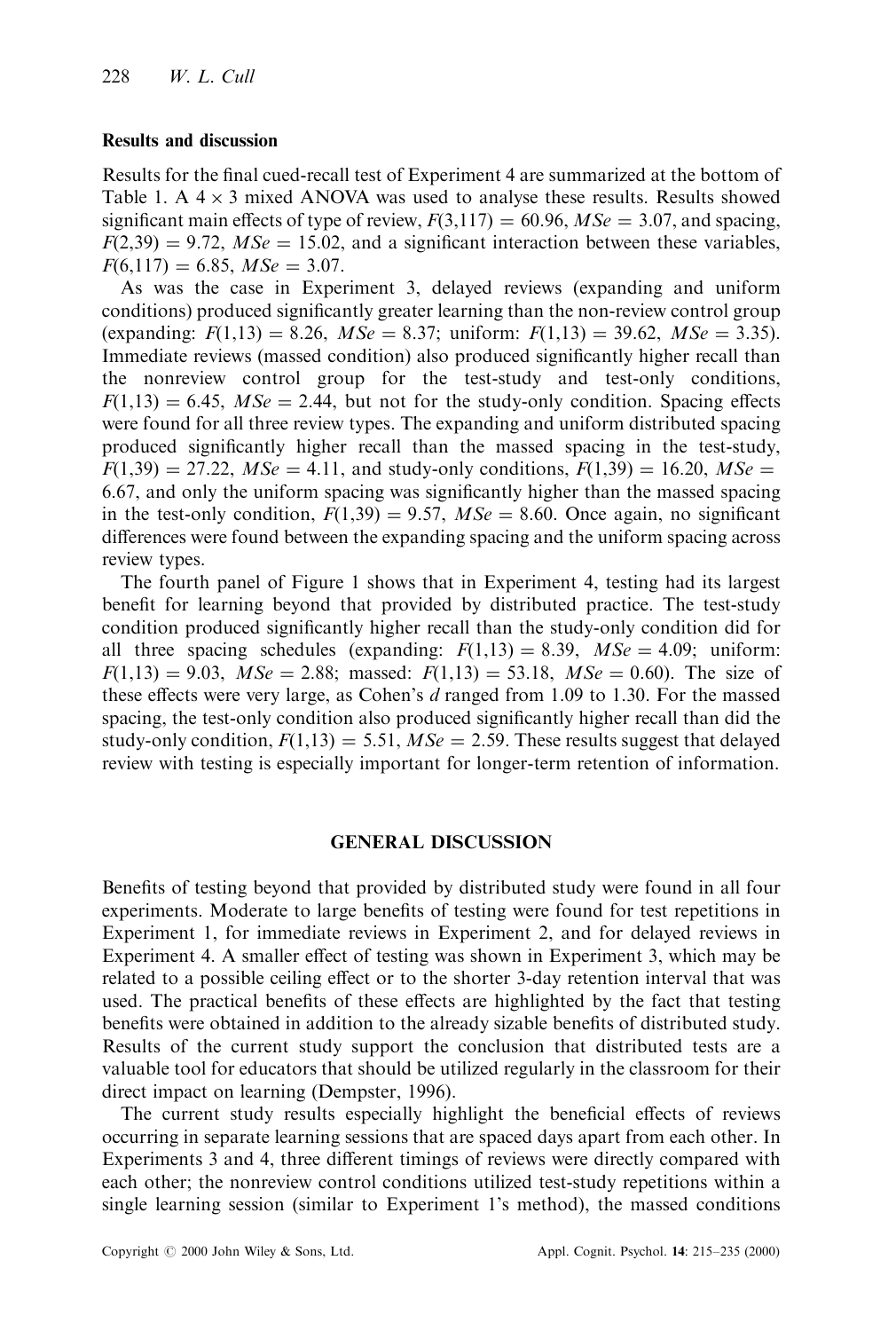provided test-study repetitions plus review immediately following initial study (similar to Experiment 2's method), and the expanding and uniform spaced conditions provided test-study repetitions plus review spaced across days. The large advantages found for the spaced conditions in comparison to the control and massed conditions suggest that although test-study repetitions within initial learning or teststudy reviews occurring immediately after initial learning can be effective, review tests spaced days apart from each other are the most effective.

## Explanation of testing effects

Bahrick and Hall (1991) suggested that tests promote learning by providing either preventive or corrective maintenance of information. Preventive maintenance of information results when information is successfully retrieved at the time of testing, and this produces more durable future access to the remembered information. Corrective maintenance, on the other hand, occurs when information is not accessible at the time of the review test, but the process of attempting retrieval or reviewing the information restores access to the lost information. Examining the differences between test-only, study-only, and test-study review in their abilities to provide preventative or corrective maintenance provides a theoretical framework to understand better how retrieval benefits learning.

Test-only review presents the learner with a challenge by providing only partial information to the learner at the time of the test. If the learner is successful in retrieving the missing information, the effort put forth to locate the information in memory is rewarded by decreased forgetting or increased preventive maintenance of that information. However, test-only review's potential for corrective maintenance is limited because the learner isn't given correct-answer feedback to help restore information in memory following unsuccessful recall efforts. Research on hypermnesia or reminiscence has demonstrated, however, that even in the absence of test feedback, corrective maintenance can arise from the process of searching memory or from spontaneous recovery of information (Payne, 1987; Wheeler, 1995). In the current studies, an examination of hypermnesia for the test-only conditions did not show significant improvements in overall recall from the time of the first review to the time of the final test in any of the experiments. Thus, the benefits of test-only review appear to have been primarily from reducing the forgetting of remembered information rather than from regaining access to forgotten information.

The study-only condition continually re-presents complete item information to the learner during review and thus, increases dramatically the potential for corrective maintenance. This corrective maintenance advantage for the study-only condition, however, did not always lead to superior performance in comparison to test-only review. In Experiment 1, Experiment 2, and the spaced conditions of experiment 4, for example, the corrective maintenance advantage of the study-only condition must have been offset by a preventive maintenance advantage favoring the test-only condition, since no significant differences were apparent between the study-only and testonly conditions. Moreover, the test-only condition produced significantly higher overall recall levels than did the study-only condition in the massed conditions of Experiment 3 and 4. Apparently, the preventive maintenance advantage for the testonly condition exceeded the corrective maintenance advantage for the study-only condition in these situations. These situations were characterized by a fairly short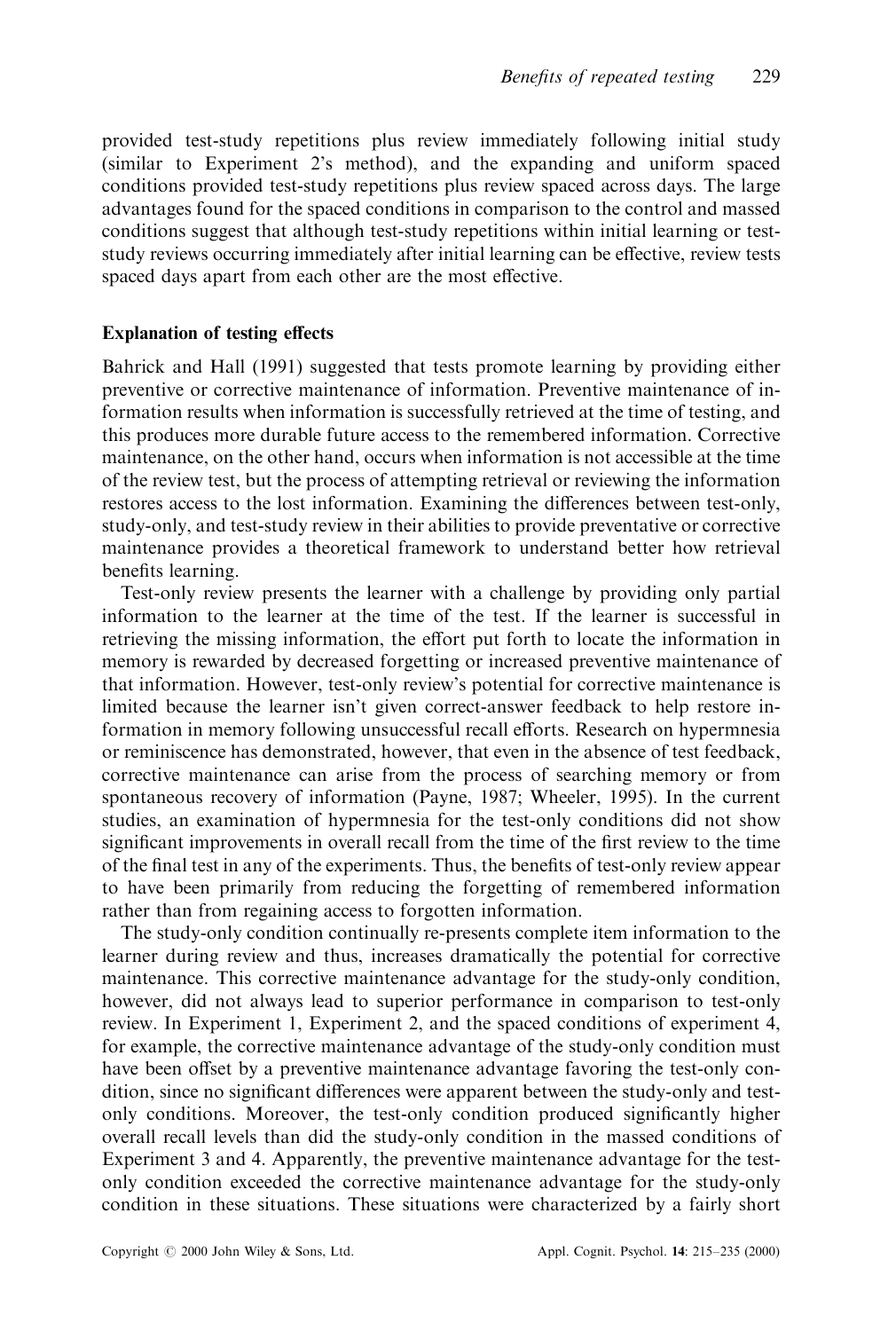interval between initial study and review that made successful recall at review probable and a long interval between review and final recall that made durable access to information necessary.

There are several possible explanations of how testing produces a greater amount of preventive maintenance than a comparable amount of additional study. Some explanations have focused on encoding and have suggested that the difficulty imposed by testing compels the learner to process information more thoroughly than study (Cuddy and Jacoby, 1982; Jacoby, 1978). This leads to a stronger memory trace or to greater integration of that information with previous knowledge. Others have focused on the storage of information and have suggested that the act of successful retrieval modifies the memory trace and helps to consolidate the information in memory (Bjork, 1975). Yet other explanations have suggested that testing provides the learner with practice at retrieving the information which facilitates later retrieval efforts in similar contexts (Carrier and Pashler, 1992). A variation of this explanation is that retrieval practice provides the learner with feedback about the quality of existing connections in memory and that new modifiers are created when necessary (King et al., 1980). Differences in theoretical opinions about encoding and retrieval effects are notoriously difficult to reconcile (Watkins, 1990), and it is very possible that testing benefits both.

Test-study retains the preventive maintenance advantage of the test-only condition while also providing the corrective maintenance potential of the study-only condition. As shown across all four experiments, combining these benefits together results in a highly effective learning situation. Part of the effectiveness of test-study review also may be related to a possible carry-over or potentiation effect arising from the connected presentation of the test and study phases (Izawa, 1970). For example, a learner who is unsuccessful in remembering the tested information in the test phase may enter the study phase with increased motivation to learn, with memory priming for the to-be-relearned information, or with an altered strategy for how best to encode the information. This is consistent with previous studies of metacognition that have shown that testing improves learners' assessments of their learning and their ability to allocate study time appropriately (Cull and Zechmeister, 1994; King  $et al.,$ 1980; Spellman and Bjork, 1992). Thus, the amount of corrective maintenance provided by the study phase of test-study review may exceed that of study-only review.

Similarly, the amount of preventive maintenance provided by the test phase of test-study review may exceed that of test-only review. In the test-study condition, the study phase provides the learner with feedback concerning whether a test response was successful which is absent for the test-only condition. This provides the learner with confirmation that an answer is right if the learner indeed answered correctly. This confirmation may help consolidate information better in memory and thereby increase preventive maintenance. Regardless of whether the benefits of test and study are accentuated or merely combined in test-study review, the success of this restudy method is large and should be utilized by educators.

The effectiveness of test-study review shown in the current experiments is also consistent with Glover's (1989) observation that review tests can vary in the completeness of information processing that they induce and that different test types may produce different levels of later recall. Glover showed, for example, that recall tests are more effective in producing later learning than are recognition tests regardless of whether the final test is recall or recognition. In the current experiments, test-study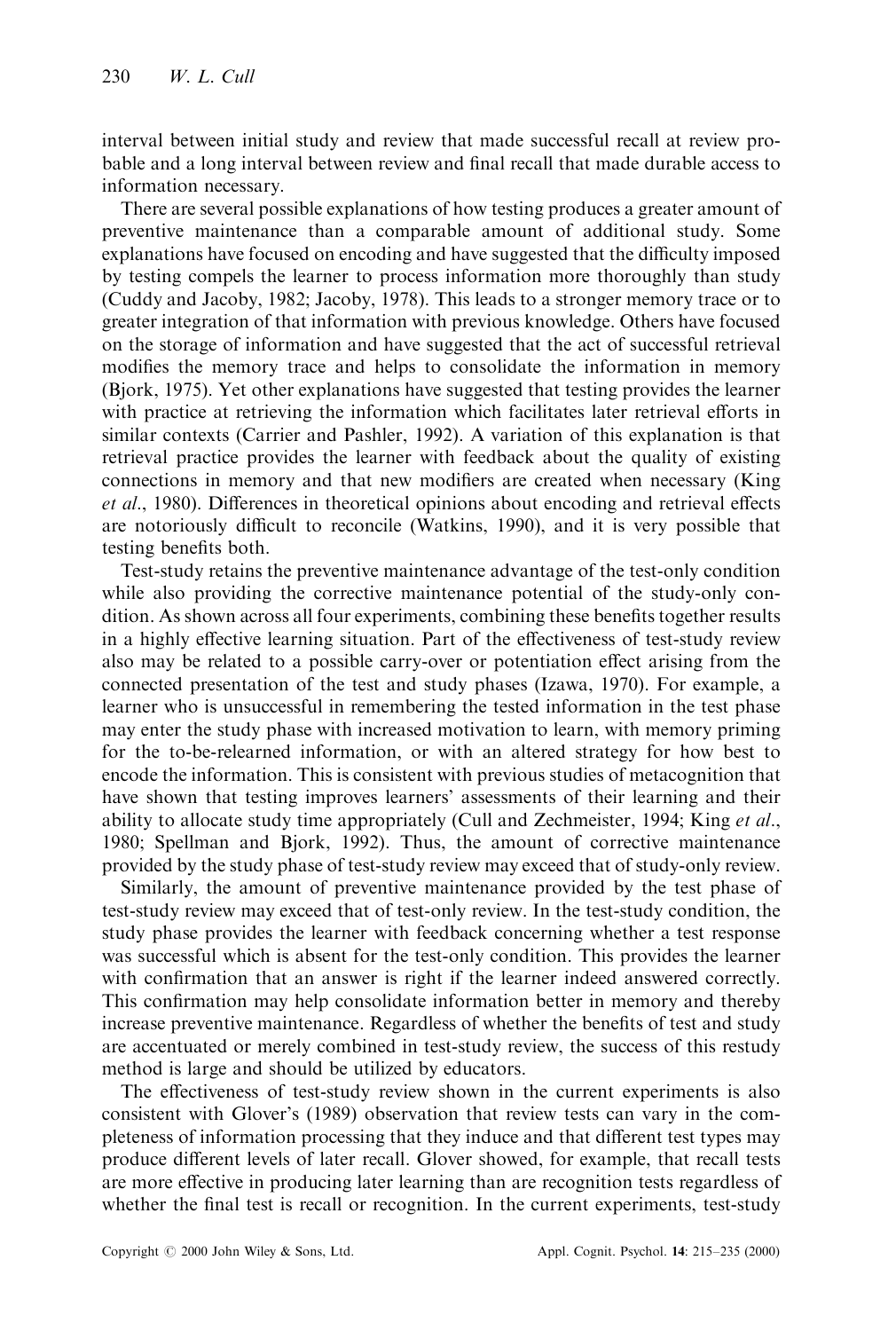review can also be interpreted as eliciting more complete information processing than does study-only or test-only review. This is especially interesting in comparison to study-only review because the study-only condition allows more time with total item information available, yet the test-study condition was consistently more effective. The success of the test-study condition shows that having less information can be better for the learner in certain situations, depending on the opportunities provided for and the demands placed upon the learner (Schmidt and Bjork, 1992).

The spacing of testing was also shown to play an important role for testing effectiveness. This is consistent with previous studies examining test timing (Glover, 1989; Landauer and Bjork, 1978). In Experiments 1, 3, and 4, tests that are massed together were not as effective as spaced tests. According to a completeness of processing interpretation of these results, this occurred because the shorter gap between initial study and restudy in the massed conditions relative to the spaced conditions reduced the challenge that was placed upon the learner who was trying to reconcile the targeted information with previous knowledge. Thus, less complete information processing occurred. The reduction in processing was most obvious in the massed condition of Experiment 1, which was the only learning situation where the test-study condition was not significantly more effective than the study-only condition. In this situation, information was re-presented to the learner without any time intervening between study and restudy, making it highly likely that the information was continuously available in short-term memory (see Peterson and Peterson, 1959; Zechmeister and Nyberg, 1982). For testing to be most effective, the test must force the learner to retrieve information from long-term rather than short-term memory.

Finally, the benefits of testing were amplified as the delay between the last review and the final test increased. A comparison of the uniform-spaced test-study and study-only conditions shows, for example, that as the retention delay increased from 3 days in Experiment 3 to 8 days in Experiment 4, the advantage for the test-study condition increased from 7 percentage points (98% minus 91%) to 25 percentage points (89% minus 64%). The greater forgetting with longer retention intervals for the study-only condition was also apparent in comparison to the test-only condition. With the 3-day retention interval (Experiment 3), the study-only condition was more effective than the test-only condition by a sizeable 28 percentage points  $(91\%$  versus 64%), and with the 8-day retention interval (Experiment 4) the pattern was reversed as the study-only condition was less effective then the test-only condition by 5 percentage points  $(64\%$  versus  $69\%)$ . Although a ceiling effect possibly can explain the larger testing effect with the longer retention interval for the test-study condition, it cannot explain the similar effect for the test-only condition. Additional tests of the tendency for test effects to increase as the retention interval lengthens needs to be made within the same experiment, since longer retention intervals are very consistent with the goals of education.

## Reconsidering the expanding-test-series mnemonic

Expanding the test spacing, however, did not independently benefit learning in any of the learning situations studied. Across the four experiments, expanding test spacing did not provide significantly higher levels of learning than those provided by uniform distributed test spacing. This finding is consistent with findings by Cull *et al.* (1996) in showing no advantage of expanding distributed spacing over uniform distributed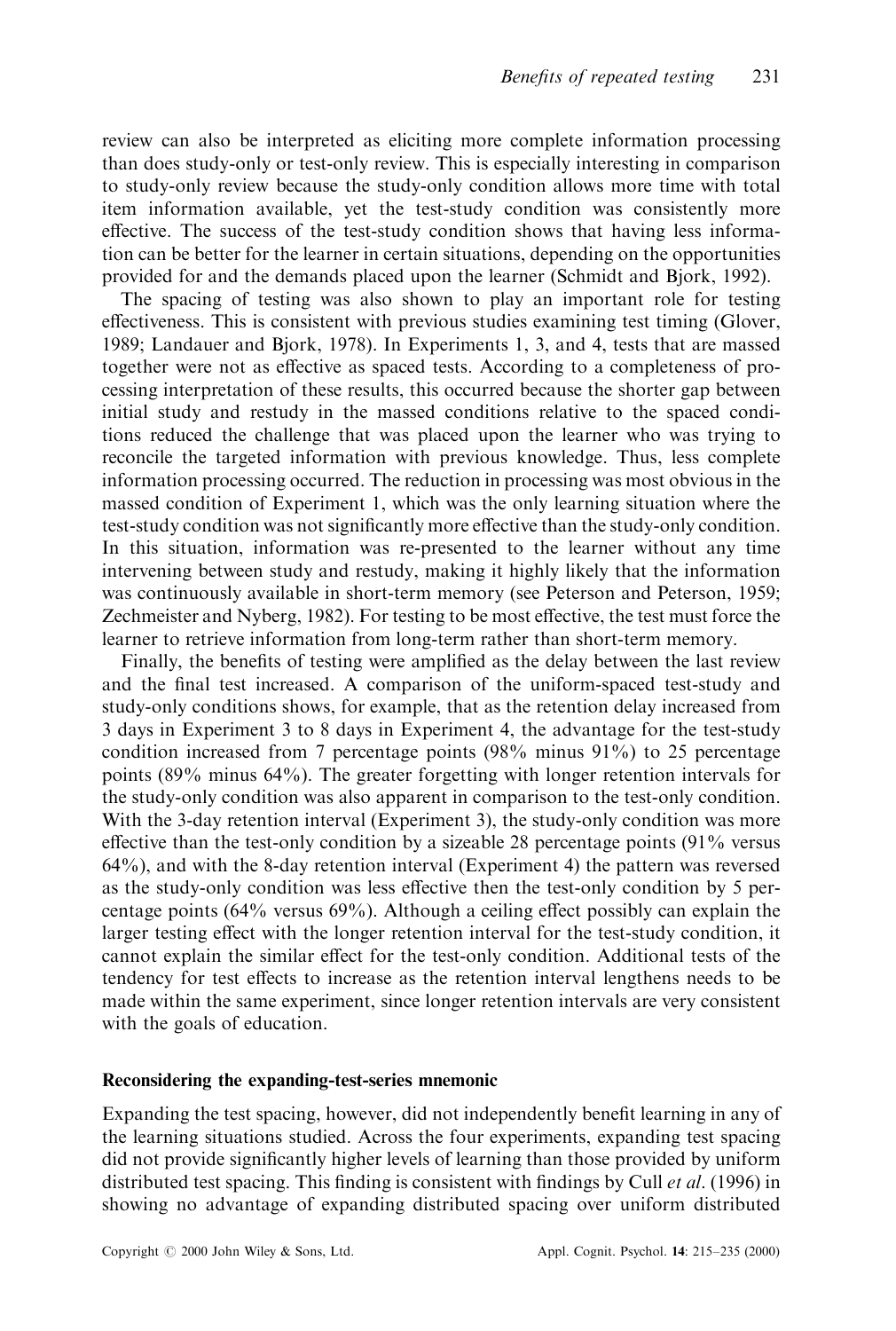spacing for tests with feedback, but is inconsistent in showing no advantage for tests without feedback.

The theoretical goal of expanding testing is to maximize the preventive maintenance of information by maintaining high rates of successful retrieval throughout the test pattern and gradually increasing the difficulty of retrieving item information in order to strengthen storage. Optimal preventive maintenance is thought to occur when information is successfully retrieved just as it is on the verge of being forgotten (Baddeley, 1990; Landauer and Bjork, 1978). For the study-only and test-study conditions, it is unclear whether letting information slip past the forgetting point is necessarily worse for long-term information retention because corrective maintenance of information is still made available through information re-presentation. The equivalence of the expanding and uniform conditions when item feedback is available following testing may reflect a boundary of expanding testing's effectiveness.

Because of the test-only condition's greater reliance on preventive maintenance than the test-study or study-only conditions, expanding test benefits definitely were expected for those conditions. The failure to find expanding test-series effects for the test-only conditions were surprising and may be related to the specific expanding intervals chosen in the current studies. The intervals were chosen so that the first test would be easier and the last test would be harder in the expanding rather than in the uniform condition, while the total amount of delay between tests would remain the same. The first review tests in the expanding condition may not have been close enough, though, to provide a qualitatively easier first test than the uniform condition. Perhaps, a pattern of review tests where the first test is given minutes or hours from initial study with later tests spaced days apart may be more effective for test-only review than the 1 day, 2 days, 3 days pattern used in the current studies. Attempts to tailor expanding patterns to each individual learner's own forgetting rates may also prove to be effective.

## Conclusion

Distributed study and testing were shown to have reliable and robust effects on learning that can be combined to provide an extremely powerful learning aid. Educators should strive to incorporate distributed testing regularly in their teaching. For instance, in lectures, teachers can incorporate testing by inserting questions about topics that were covered earlier that day or on previous days. Teachers may already do this as a means to gain students' attention or orient learners to a topic area, but teachers should make a point to allow learners enough time to search for the answer so that the test can also effectively promote learning. Also, providing review quizzes targeting important material should improve students' understanding of that information in addition to providing a method to evaluate performance. Future research needs to be conducted to ensure that distributed testing is effective in real-word education settings and that teachers are utilizing this learning tool.

## AUTHOR NOTE

These experiments were conducted as part of a dissertation submitted by the author to the graduate school, Loyola University of Chicago. The author thanks Eugene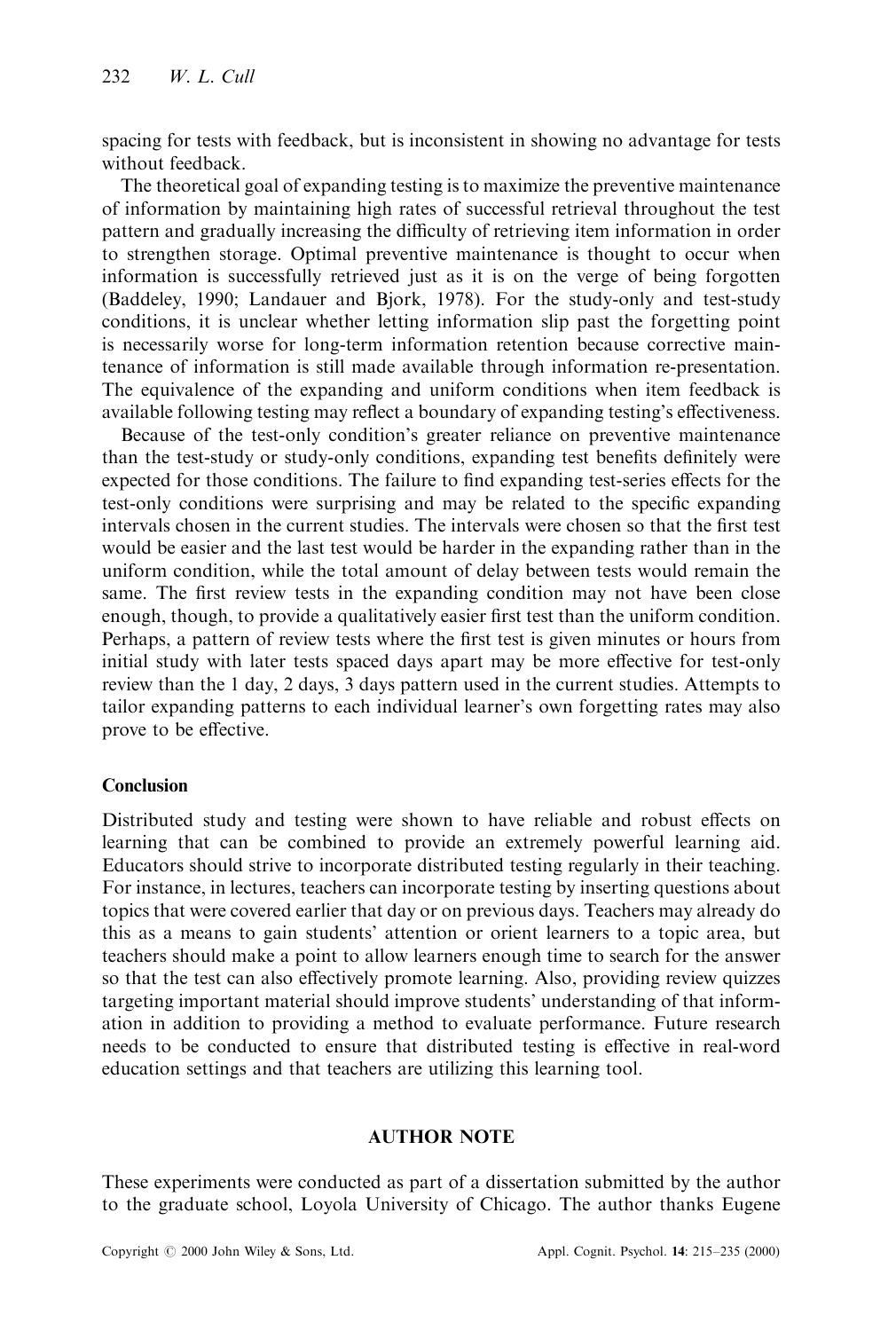Zechmeister, dissertation committee chairman, and Tricia Tenpenny, Lois Leidahl, and Emil Posovac for many comments and suggestions that helped shape the preparation of the final draft of this article. Some results from these experiments were presented at the 1995 meeting of the Midwestern Psychological Association.

#### **REFERENCES**

- Allen, G. A., Mahler, W. A. and Estes, W. K. (1969). Effects of recall tests on long-term retention of paired associates. Journal of Verbal Learning and Verbal Behavior, 17, 573–585. Baddeley, A. (1990). Human memory: theory and practice. Boston, MA.: Allyn & Bacon.
- Bahrick, H. P., Bahrick, L. E., Bahrick, A. S. and Bahrick, P. E. (1993). Maintenance of foreign language vocabulary and the spacing effect. *Psychological Science*, 4, 316–321.
- Bahrick, H. P. and Hall, L. K. (1991). Preventive and corrective maintenance of access to knowledge. Applied Cognitive Psychology,  $5$ , 1–18.
- Bartlett, J. C. (1977). Effects of immediate testing on delayed retrieval: Search and recovery operations with four types of cue. Journal of Experimental Psychology: Human Learning  $\&$ Memory, 3, 719-732.
- Bartlett, J. C. and Tulving, E. (1974). Effects of temporal and semantic encoding in immediate recall upon subsequent retrieval. Journal of Verbal Learning and Verbal Behaviour, 13, 297±309.
- Bjork, R. A. (1975). Retrieval as a memory modifier: An interpretation of negative recency and related phenomena. In R. L. Solso (Ed.), In Information processing and cognition: The Loyola symposium (pp. 123–144). Hillsdale, NJ.: Erlbaum.
- Bjork, R. A. (1994). Memory and metamemory considerations in the training of human beings. In J. Metcalfe and A. P. Shimamura (Eds), Metacognition: Knowing about knowing (pp. 185–205). Cambridge, MA: MIT Press.
- Carrier, M. and Pashler, H. (1992). The influence of retrieval on retention. Memory  $\&$ Cognition, 20, 633-642.
- Cohen, J. (1992). A power primer. *Psychological Bulletin*, 112, 155–159.
- Cuddy, L. J. and Jacoby, L. L. (1982). When forgetting helps memory: An analysis of repetition effects. Journal of Verbal Learning and Verbal Behavior,  $21, 451-467$ .
- Cull, W. L. and Zechmeister, E. B. (1994). The learning ability paradox: Where are the metamemory differences between good and poor learners? Memory  $\&$  Cognition, 22, 249±257.
- Cull, W. L., Shaughnessy, J. J. and Zechmeister, E. B. (1996). Expanding understanding of the expanding-pattern-of-retrieval mnemonic: Toward confidence in applicability. *Journal of* Experimental Psychology: Applied,  $2, 365-378$ .
- D'Anna, C. A., Zechmeister, E. B. and Hall, J. J. (1991). Toward a meaningful definition of vocabulary size. Journal of Reading Behavior, 23, 109-122.
- Darley, C. F. and Murdock, B. B. J. (1971). Effects of prior free recall testing on final recall and recognition. Journal of Experimental Psychology, 91, 66-73.
- Dempster, F. N. (1988). The spacing effect: A case study in the failure to apply the results of psychological research. American Psychologist, 43, 627–634.
- Dempster, F. N. (1992). Using tests to promote learning: A neglected classroom resource. Journal of Research and Development in Education, 25, 213-217.
- Dempster, F. N. (1996). Distributing and managing the conditions of encoding and practice. In E. L. Bjork and R. A. Bjork (Eds), Handbook of perception and cognition: Memory. San Diego, CA.: Academic Press.
- Dempster, F. N. and Perkins, P. G. (1993). Revitalizing classroom assessment: Using tests to promote learning. Journal of Instructional Psychology, 20, 197–203.
- Donaldson, W. (1971). Output effects in multitrial free recall. Journal of Verbal Learning and Verbal Behavior, 10, 577-585.
- Glover, J. A. (1989). The 'testing' phenomenon: Not gone but nearly forgotten. *Journal of* Educational Psychology,  $81, 392-399$ .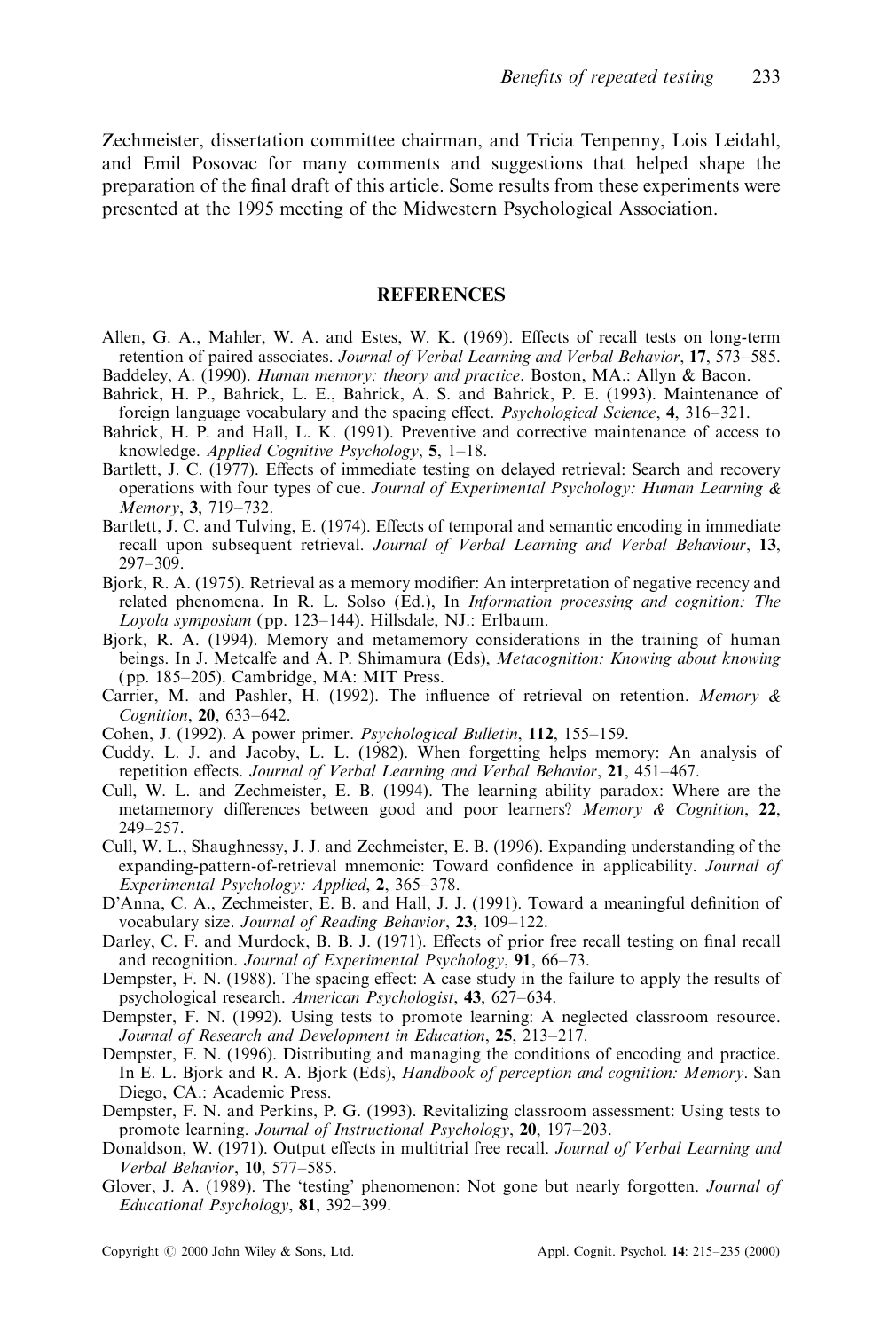- Hintzman, D. L. (1974). Theoretical implications of the spacing effect. In R. L. Solso (Ed.), Theories of cognitive psychology: The Loyola symposium. Hillsdale, NJ.: Erlbaum.
- Hogan, R. M. and Kintsch, W. (1971). Differential effects of study and test trials on long-term recognition and recall. Journal of Verbal Learning and Verbal Behavior, 10, 562-567.
- Izawa, C. (1970). Optimal potentiating effects and forgetting: Prevention effects of tests in paired-associate learning. Journal of Experimental Psychology, 83, 340–344.
- Jacoby, L. L. (1978). On interpreting the effects of repetition: Solving a problem versus remembering a solution. Journal of Verbal Learning and Verbal Behavior, 17, 649–667.
- King, J. F., Zechmeister, E. B. and Shaughnessy, J. J. (1980). Judgments of learning: The influence of retrieval practice. American Journal of Psychology,  $93$ ,  $329-343$ .
- Landauer, T. K. (1969). Reinforcement as consolidation. *Psychological Review*, **76**, 82–96.
- Landauer, T. K. and Bjork, R. A. (1978). Optimum rehearsal patterns and name learning. In M. M. Gruneberg, P. E. Morris and R. N. Sykes (Eds), Practical aspects of memory, 625–632. London: Academic Press.
- Landauer, T. K. and Eldridge, L. (1967). Effects of tests without feedback and presentationtest interval in paired-associate learning. Journal of Experimental Psychology, 75, 290–298.
- LaPorte, R. E. and Voss, J. F. (1975). Retention of prose materials as a function of postacquisition testing. Journal of Educational Psychology, 67, 259–266.
- Madigan, S. A. and McCabe, L. (1971). Perfect recall and total forgetting: A problem for models of short-term memory. Journal of Verbal Learning and Verbal Behavior, 10, 101-106.
- McDaniel, M. A., Kowitz, M. D. and Dunay, P. K. (1989). Altering memory through recall: The effects of cue-guided retrieval processing. Memory  $\&$  Cognition, 17, 423-434.
- McDaniel, M. A. and Masson, M. E. J. (1985). Altering memory representations through retrieval. Journal of Experimental Psychology: Learning, Memory,  $\&$  Cognition, 11, 371–385.
- McDaniel, M. A. and Pressley, M. (1984). Putting the keyword method in context. Journal of Educational Psychology,  $76, 598-609$ .
- Melton, A. W. (1970). The situation with respect to the spacing of repetitions and memory. Journal of Verbal Learning and Verbal Behavior, 9, 596-606.
- Modigliani, V. (1976). Effects on later recall by delaying initial recall. Journal of Experimental  $Psychology: Human Learning and Memory, 2, 609–622.$
- Nelson, T. O. and Leonesio, R. J. (1988). Allocation of self-paced study time and the "laborin-vain effect." Journal of Experimental Psychology: Learning, Memory,  $\&$  Cognition, 14, 676±686.
- Nungester, R. J. and Duchastel, P. C. (1982). Testing versus review: Effects on Retention. Journal of Educational Psychology,  $74$ ,  $18-22$ .
- Payne, D. G. (1987). Hypermnesia and reminiscence in recall: A historical and empirical review. Psychological Bulletin, 101, 5-27.
- Peterson, L. R. and Peterson, M. J. (1959). Short-term retention of individual verbal items. Journal of Experimental Psychology,  $58$ , 193-198.
- Rea, C. P. and Modigliani, V. (1985). the effect of expanded versus massed practice on the retention of multiplication facts and spelling lists. Human Learning,  $4$ , 11–18.
- Runquist, W. N. (1983). Some effects of remembering on forgetting. Memory & Cognition, 11, 641±650.
- Runquist, W. N. (1986a). Retrieval specificity and the attenuation of forgetting by testing. Canadian Journal of Psychology,  $40, 84-90$ .
- Runquist, W. N. (1986b). Changes in the rate of forgetting produced by recall tests. Canadian Journal of Psychology,  $40$ ,  $282-289$ .
- Schmidt, R. A. and Bjork, R. A. (1992). New conceptualizations of practice: Common principles in three paradigms suggest new concepts for training. *Psychological Science*, 3, 207±217.
- Sones, A. M. and Stroud, J. B. (1940). Review with special reference to temporal position. Journal of Educational Psychology, 31, 665-676.
- Spellman, B. A. and Bjork, R. A. (1992). When predictions create reality: Judgments of learning may alter what they are intended to assess. *Psychological Science*, 3, 315–316.
- Underwood, B. J. (1970). A breakdown of the total-time law in free-recall learning. Journal of Verbal Learning and Verbal Behavior, 9, 573-580.